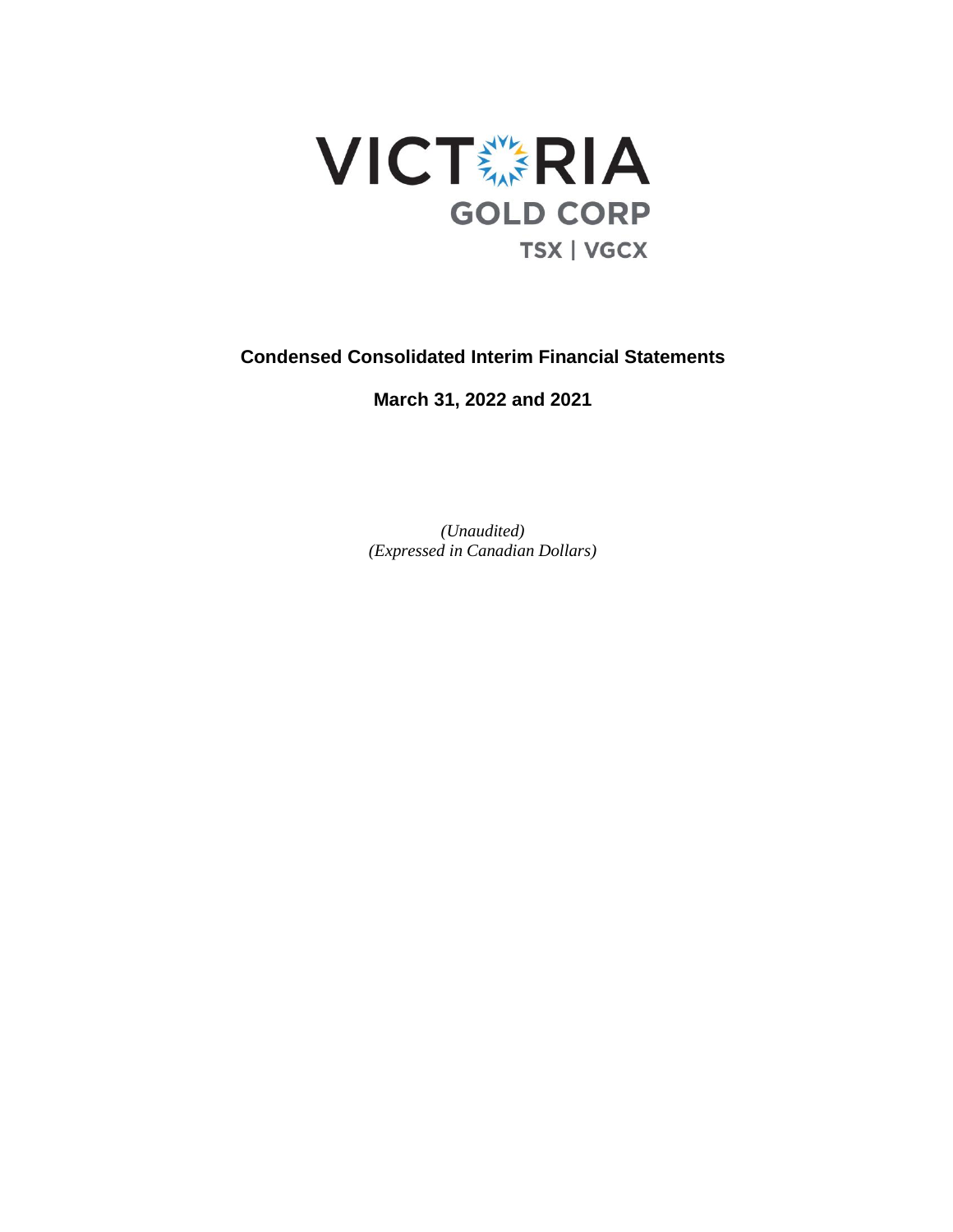# *MANAGEMENT'S RESPONSIBILITY FOR FINANCIAL INFORMATION*

The accompanying condensed consolidated interim financial statements and all other financial information included in this report are the responsibility of management. The condensed consolidated interim financial statements have been prepared in accordance with International Financial Reporting Standards ("IFRS") as issued by the International Accounting Standards Board. Financial statements include certain amounts based on estimates and judgments. When alternative methods exist, management has chosen those it deems most appropriate in the circumstances to ensure that the condensed consolidated interim financial statements are presented fairly, in all material respects.

Management maintains appropriate systems of internal control, to give reasonable assurance that its assets are safeguarded, and the financial records are properly maintained.

The Board of Directors is responsible for ensuring that management fulfills its responsibilities for financial reporting and internal control. The Audit Committee, which is comprised of three Directors, all of whom are non-management and independent, meets with management to review the condensed consolidated interim financial statements to satisfy itself that management is properly discharging its responsibilities to the Directors, who approve the condensed consolidated interim financial statements.

Management recognizes its responsibility for conducting the Company's affairs in compliance with established financial reporting standards, and applicable laws and regulations, and for maintaining proper standards of conduct for its activities.

(signed) "John McConnell" (signed) "Marty Rendall" Director, President and CEO CFO May 11, 2022 **May 11, 2022** May 11, 2022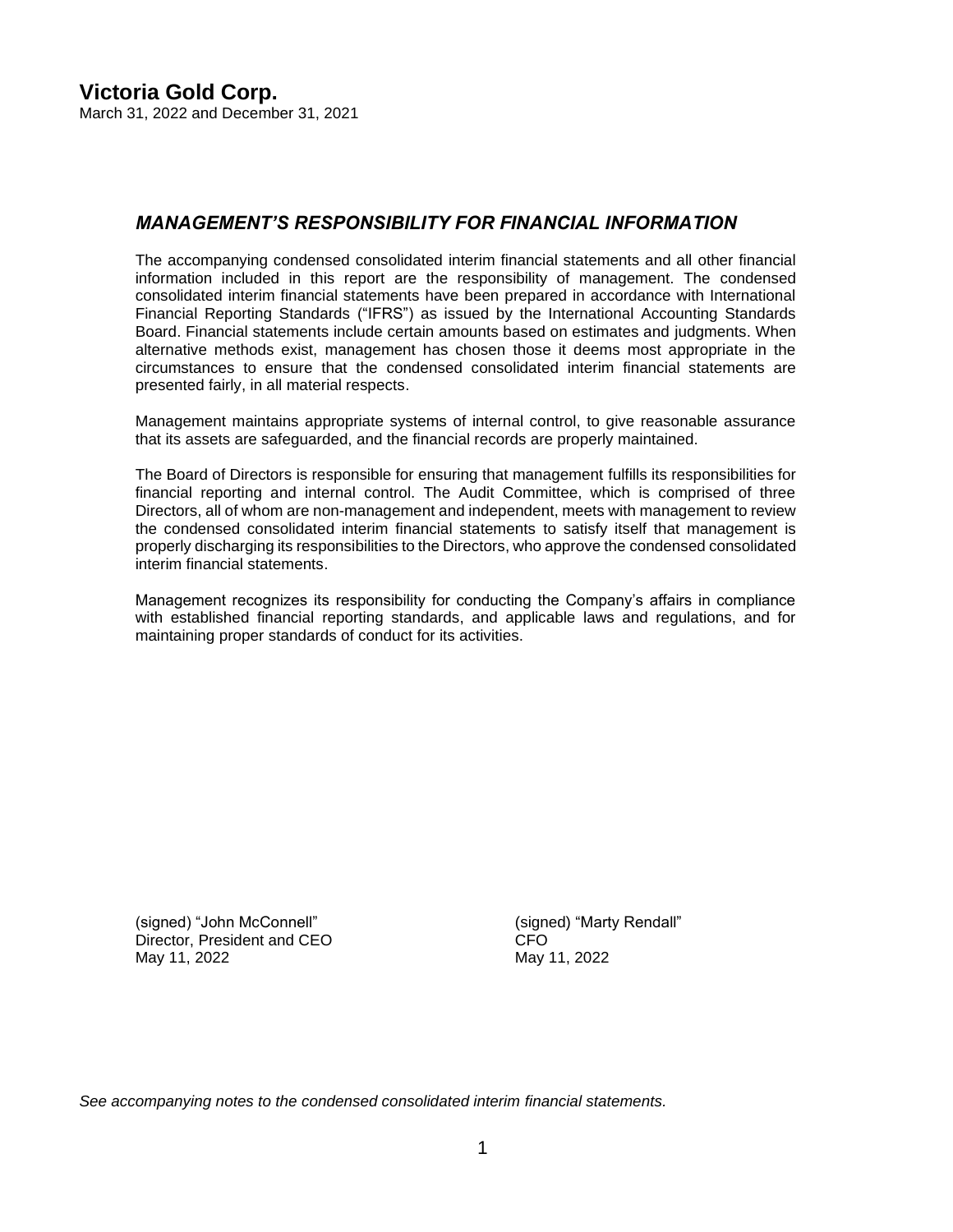# **Victoria Gold Corp. Condensed Consolidated Interim Statements of Financial Position**

| (Unaudited)<br>(Expressed in Canadian Dollars)                                    | <b>Notes</b>   | March 31,<br>2022 |    | December 31,<br>2021 |
|-----------------------------------------------------------------------------------|----------------|-------------------|----|----------------------|
| <b>Assets</b>                                                                     |                |                   |    |                      |
| <b>Current assets</b>                                                             |                |                   |    |                      |
| Cash and cash equivalents                                                         |                | \$<br>40,694,558  | \$ | 31,250,867           |
| Marketable securities and warrants                                                |                | 14,753,390        |    | 10,670,011           |
| Receivables                                                                       | 5              | 4,738,726         |    | 956,104              |
| Inventory                                                                         | 6              | 167,016,157       |    | 137,752,028          |
| Current portion of derivative instruments                                         | 12             | 776,866           |    | 70,345               |
| Prepaid expenses                                                                  |                | 6,808,215         |    | 6,737,332            |
|                                                                                   |                | 234,787,912       |    | 187,436,687          |
| <b>Non-current assets</b>                                                         |                |                   |    |                      |
| Restricted cash                                                                   | $\overline{7}$ | 397,114           |    | 519,761              |
| Deferred taxes                                                                    |                | 30,252,407        |    | 27,676,840           |
| Exploration and evaluation assets                                                 | 7              | 51,788,742        |    | 49, 353, 477         |
| Property, plant and equipment                                                     | 8              | 641,108,645       |    | 626,400,098          |
| <b>Total assets</b>                                                               |                | 958,334,820       | \$ | 891,386,863          |
| <b>Liabilities and Shareholders' Equity</b>                                       |                |                   |    |                      |
| <b>Current liabilities</b>                                                        |                |                   |    |                      |
| Accounts payable and accrued liabilities                                          | 9              | \$<br>50,700,634  | \$ | 60,487,577           |
| Income and mining taxes payable                                                   |                | 8,056,570         |    | 8,056,570            |
| Deferred premium                                                                  | 15             | 4,647,261         |    |                      |
| Current portion of lease liability                                                | 10             | 774,659           |    | 382,130              |
| Current portion of long-term debt                                                 | 11             | 52,391,567        |    | 55,702,552           |
|                                                                                   |                | 116,570,691       |    | 124,628,829          |
| <b>Non-current liabilities</b>                                                    |                |                   |    |                      |
| Deferred taxes                                                                    |                | 71,174,765        |    | 62,507,626           |
| Lease liability                                                                   | 10             | 3,447,417         |    | 1,005,818            |
| Derivative instruments                                                            | 12             | 25,470,160        |    | 18,873,989           |
| Long-term debt                                                                    | 11             | 177,499,720       |    | 151,250,785          |
| Asset retirement obligations ("ARO")                                              | 13             | 37,305,930        |    | 39,988,179           |
| <b>Total liabilities</b>                                                          |                | 431,468,683       |    | 398,255,226          |
| <b>Shareholders' Equity</b>                                                       |                |                   |    |                      |
| Share capital                                                                     | 15             | 415,730,737       |    | 401,217,210          |
| Contributed surplus                                                               |                | 24,743,076        |    | 24,471,505           |
| Accumulated other comprehensive loss                                              |                | (1,985,975)       |    | (1,996,992)          |
| Retained earnings                                                                 |                | 76,017,339        |    | 59,753,479           |
| Equity attributable to Victoria Gold shareholders                                 |                | 514,505,177       |    | 483,445,202          |
| Non-controlling interest                                                          | 7              | 12,360,960        |    | 9,686,435            |
| <b>Total equity</b>                                                               |                | 526,866,137       |    | 493, 131, 637        |
| Total liabilities and shareholders' equity                                        |                | 958,334,820       | S. | 891,386,863          |
| See accompanying notes to the condensed consolidated interim financial statements |                |                   |    |                      |

| Authorized for issue by the Board of<br>Directors on May 11th, 2022 and |                           |              |          |
|-------------------------------------------------------------------------|---------------------------|--------------|----------|
| signed on its behalf.                                                   | "T. Sean Harvey" Director | "Chris Hill" | Director |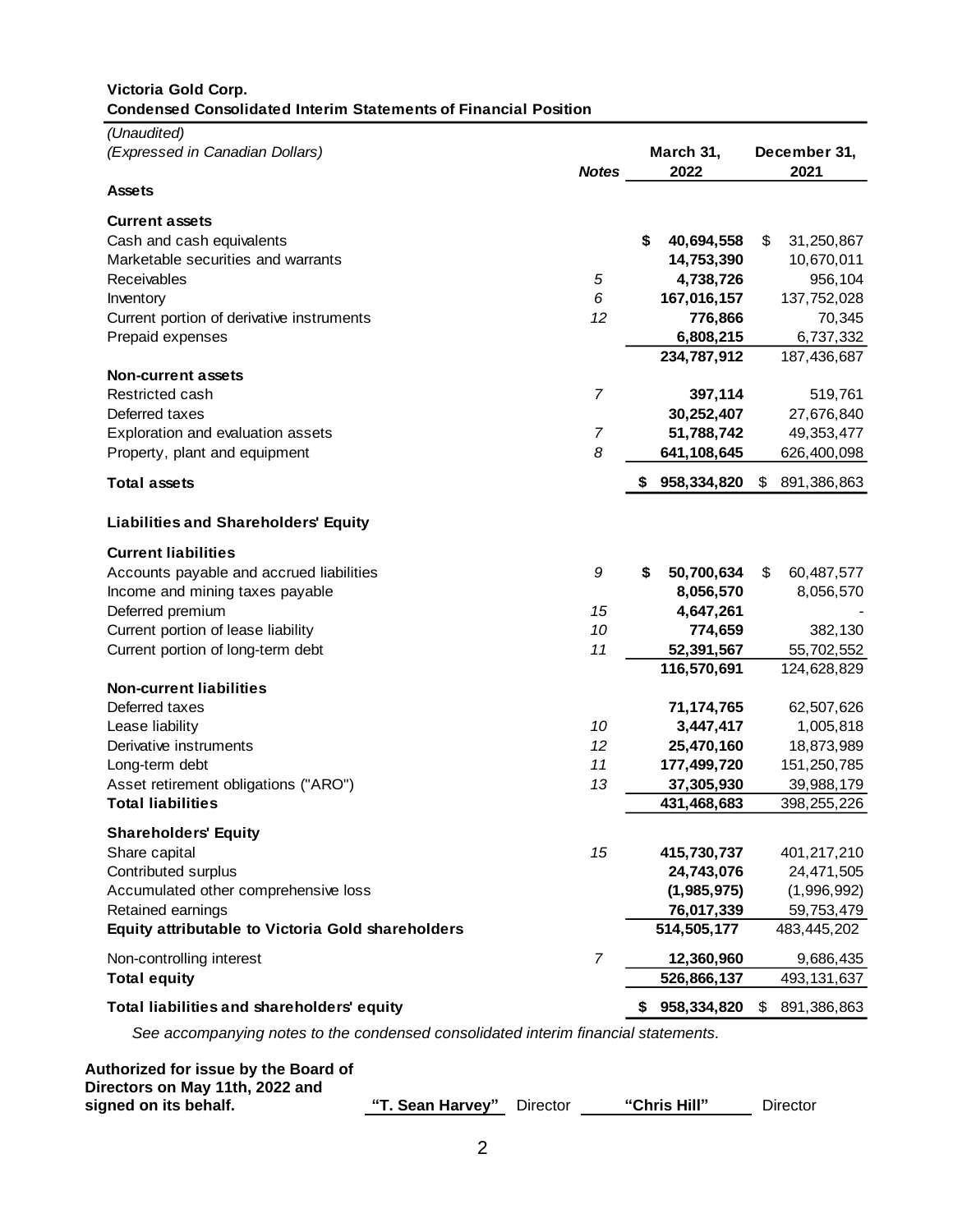### **Victoria Gold Corp. Condensed Consolidated Interim Statements of Income and Comprehensive Income**

*(Unaudited)*

| (Expressed in Canadian Dollars)                               |              | Three month period ended |               |    |               |  |  |
|---------------------------------------------------------------|--------------|--------------------------|---------------|----|---------------|--|--|
|                                                               |              |                          | March 31,     |    | March 31,     |  |  |
|                                                               | <b>Notes</b> |                          | 2022          |    | 2021          |  |  |
| Revenue                                                       |              | \$                       | 59,453,560    | \$ | 62,749,024    |  |  |
| Cost of goods sold                                            | 18           |                          | 20,088,389    |    | 25,287,751    |  |  |
| Depreciation and depletion                                    |              |                          | 13,068,997    |    | 12,629,524    |  |  |
| <b>Gross profit</b>                                           |              |                          | 26,296,174    |    | 24,831,749    |  |  |
|                                                               |              |                          |               |    |               |  |  |
| Corporate general and administration                          | 19           |                          | 2,760,363     |    | 2,501,141     |  |  |
| <b>Operating earnings</b>                                     |              |                          | 23,535,811    |    | 22,330,608    |  |  |
| Finance income                                                |              |                          | 14,989        |    | 10,791        |  |  |
| Finance costs                                                 | 20           |                          | (2, 565, 622) |    | (3,693,593)   |  |  |
| Unrealized gain (loss) on marketable securities               |              |                          | 4,213,275     |    | (1,057,622)   |  |  |
| Unrealized and realized gain (loss) on derivative instruments | 12           |                          | (6, 180, 090) |    | 19,539,021    |  |  |
| Foreign exchange gain (loss)                                  |              |                          | 3,134,939     |    | 2,771,723     |  |  |
|                                                               |              |                          | (1, 382, 509) |    | 17,570,320    |  |  |
| Income before taxes                                           |              |                          | 22, 153, 302  |    | 39,900,928    |  |  |
| Deferred tax (expense) recovery                               |              |                          | (6, 105, 932) |    | (8, 100, 000) |  |  |
| <b>Net income</b>                                             |              | \$                       | 16,047,370    | \$ | 31,800,928    |  |  |
|                                                               |              |                          |               |    |               |  |  |
| Other comprehensive income                                    |              |                          |               |    |               |  |  |
| Items that may be reclassified subsequently to profit or loss |              |                          |               |    |               |  |  |
| Currency translation adjustment                               |              |                          | 21,631        |    | (32, 629)     |  |  |
| Total comprehensive income for the period                     |              | \$                       | 16,069,001    | \$ | 31,768,299    |  |  |
|                                                               |              |                          |               |    |               |  |  |
| Total comprehensive income for the period                     |              | \$                       | 16,047,370    | \$ | 31,800,928    |  |  |
| Net income attributable to:                                   |              |                          |               |    |               |  |  |
| Shareholders of the Company                                   |              | \$                       | 16,263,860    | \$ | 31,800,928    |  |  |
| Non-controlling interest                                      |              |                          | (216, 490)    |    |               |  |  |
|                                                               |              | \$                       | 16,047,370    | \$ | 31,800,928    |  |  |
|                                                               |              |                          |               |    |               |  |  |
| Other comprehensive income (loss) attributable to:            |              |                          |               |    |               |  |  |
| Shareholders of the Company                                   |              | \$                       | 11,017 \$     |    | (21, 643)     |  |  |
| Non-controlling interest                                      |              |                          | 10,614        |    | (10, 986)     |  |  |
|                                                               |              | \$                       | 21,631 \$     |    | (32, 629)     |  |  |
| Comprehensive income attributable to:                         |              |                          |               |    |               |  |  |
| Shareholders of the Company                                   |              | \$                       | 16,274,877    | \$ | 31,779,285    |  |  |
| Non-controlling interest                                      |              |                          | (205, 876)    |    | (10, 986)     |  |  |
|                                                               |              |                          |               |    |               |  |  |
|                                                               |              | \$                       | 16,069,001    | \$ | 31,768,299    |  |  |
| Earnings per share                                            | 14           |                          |               |    |               |  |  |
| <b>Basic</b>                                                  |              | \$                       | 0.25          | \$ | 0.51          |  |  |
| <b>Diluted</b>                                                |              | \$                       | $0.24$ \$     |    | 0.48          |  |  |
| Weighted average number of shares outstanding                 | 14           |                          |               |    |               |  |  |
| <b>Basic</b>                                                  |              |                          | 63,353,399    |    | 62, 127, 751  |  |  |
| Diluted                                                       |              |                          | 66,826,562    |    | 65,910,414    |  |  |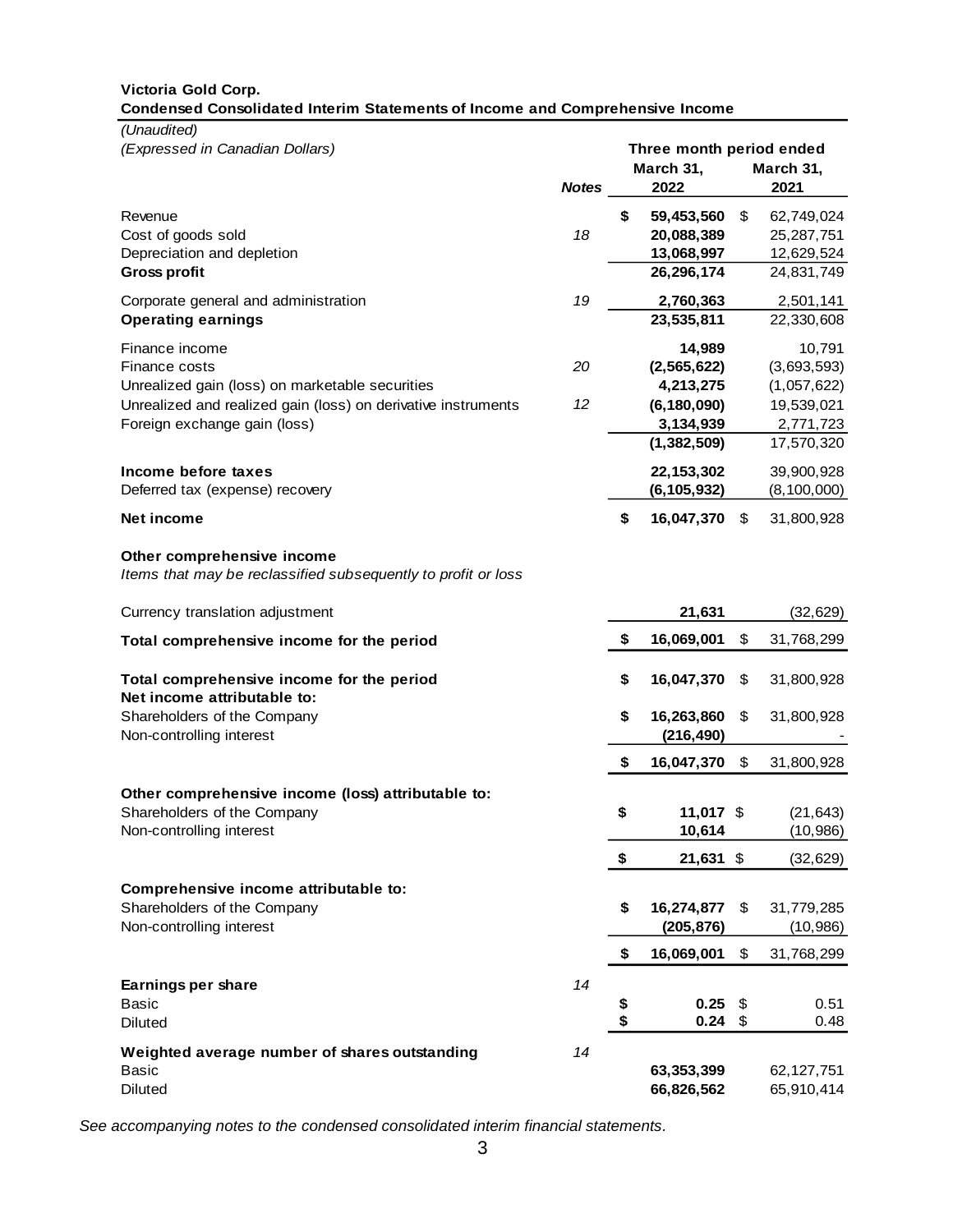#### **Victoria Gold Corp.**

**Condensed Consolidated Interim Statements of Changes in Shareholders' Equity**

*(Unaudited)*

*(Expressed in Canadian Dollars)* **Contributed Accumulated other Retained Total controlling** *Notes* **Number of shares Amount surplus comprehensive loss earnings (deficit)** interest equity Balance at December 31, 2020 62,117,040 \$ 395,740,554 \$ 22,873,438 \$ (2,017,697) \$ (50,961,993) \$ 6,432,961 \$ 372,067,263 **Transactions with owners:** Proceeds from stock options exercised 32,000 240,000 - - - - - - - - - - - - - - 240,000 Fair values allocated upon exercise: Stock options - 46,751 (46,751) - - - - -Share-based payments, expensed a control of the control of the state of the state of the state of the state of the state of the state of the state of the state of the state of the state of the state of the state of the sta Total transactions with owners: Net income for the period and the series of the period of the period of the period of the period of the series of the series of the series of the series of the series of the series of the series of the series of the series **Other comprehensive income/(loss):** Currency translation adjustment (21,643) (32,629) (32,629) (32,629) **Balance at March 31, 2021** *15* 62,149,040 \$ 396,027,305 \$ 23,726,813 \$ (2,039,340) \$ (19,161,065) \$ 6,421,975 \$ 404,975,688 Balance at December 31, 2021 62,701,207 \$ 401,217,210 \$ 24,471,505 \$ (1,996,992) \$ 59,753,479 \$ 9,686,435 \$ 493,131,637 **Transactions with owners:** Proceeds from share issue **1,000,000 20,000,000 - - - - 20,000,000**  Proceeds from stock options exercised **25,333 189,998 - - - - 189,998**  Stock options **- 73,529 (73,529) - - - -**  Share issuance costs **- (1,102,739) - - - - (1,102,739)** Share-based payments, expensed **1998 -** 1945,100 **- 1945,100 - 1946,100 - 1946,100 - 1946,1100 - 1946,47,261**<br>
Premium on flow-through shares **1946,000 - 1946,647,261 - 1946,47,261 -** 1946,647,261 Premium on flow-through shares<br>
Total transactions with owners: **1,025,333 14,513,527 271,571 1 1,025,333 14,513,527 271,571 1** Total transactions with owners: Non-controlling interest **1,880,401** 2,880,401 2,880,401 2,880,401 2,880,401 2,880,401 2,880,401 2,880,401 2,880,401 2,880,401 2,880,401 2,880,401 2,880,401 2,880,401 2,880,401 2,880,401 2,880,401 2,880,401 2,880,401 2,880 Net income (loss) for the period **Fig. 2016 - 16, 2016** (2016) **16, 2016 16, 2016 16, 2016 16, 2016 16, 2016 16, 2016 16, 2016 16, 2016 16, 2016 16, 2016 16, 2016 16, 2016 16, 2016 16, 2016 16 Other comprehensive income/(loss):** Currency translation adjustment **- - - 11,017 - 10,614 21,631 Balance at March 31, 2022** *15* **63,726,540 \$ 415,730,737 \$ 24,743,076 \$ (1,985,975) \$ 76,017,339 \$ 12,360,960 \$ 526,866,137 Share capital Noninterest**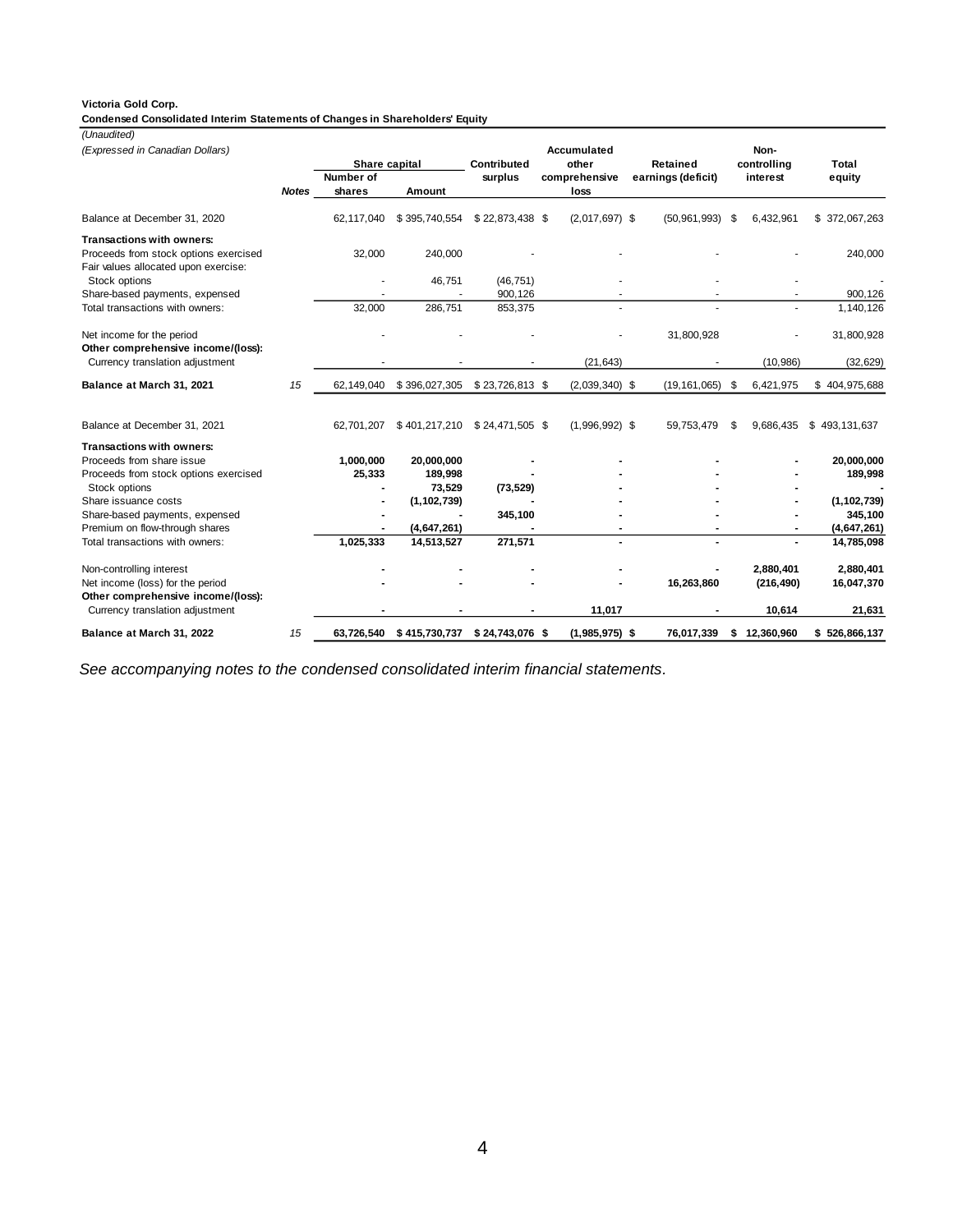### **Victoria Gold Corp. Condensed Consolidated Interim Statements of Cash Flows**

*(Unaudited)*

| (Expressed in Canadian Dollars)                                                     |                | March 31, |                |    | Three month period ended<br>March 31, |  |  |
|-------------------------------------------------------------------------------------|----------------|-----------|----------------|----|---------------------------------------|--|--|
|                                                                                     | <b>Notes</b>   |           | 2022           |    | 2021                                  |  |  |
| <b>Operating activities</b><br>Net income for the period<br><b>Adjustments for:</b> |                | \$        | 16,047,370     | \$ | 31,800,928                            |  |  |
| Depreciation and depletion                                                          |                |           | 13,068,997     |    | 12,629,524                            |  |  |
| Share-based payments                                                                | 16             |           | 468,646        |    | 900,126                               |  |  |
| Income and mining taxes                                                             |                |           | 6,105,932      |    | 8,100,000                             |  |  |
| Finance costs                                                                       |                |           | 2,655,908      |    | 3,687,046                             |  |  |
| Unrealized (gain) loss on marketable securities                                     |                |           | (4, 213, 275)  |    | 1,057,622                             |  |  |
| Unrealized (gain) loss on derivative instruments                                    | 12             |           | 5,889,650      |    | (22, 628, 241)                        |  |  |
| Amortization                                                                        |                |           | 26,807         |    | 26,807                                |  |  |
| Unrealized foreign exchange (gain) loss, net                                        |                |           | (3,352,536)    |    | (3, 410, 074)                         |  |  |
| Operating cash flow before working capital adjustments                              |                |           | 36,697,499     |    | 32, 163, 738                          |  |  |
| <b>Working capital adjustments:</b>                                                 |                |           |                |    |                                       |  |  |
| (Increase) decrease in receivables                                                  |                |           | (3,783,913)    |    | 1,986,776                             |  |  |
| (Increase) decrease in inventory                                                    |                |           | (29, 264, 129) |    | (10, 915, 236)                        |  |  |
| (Increase) decrease in marketable securities                                        |                |           | 129,896        |    |                                       |  |  |
| (Increase) decrease in prepaid expenses and deposits                                |                |           | 3,478,622      |    | 532,608                               |  |  |
| Increase (decrease) in accounts payables and accrued liabilities                    |                |           | (13,986,424)   |    | (11,048,452)                          |  |  |
|                                                                                     |                |           | (43, 425, 948) |    | (19, 444, 304)                        |  |  |
| Net cash flows (used in) from operating activities                                  |                |           | (6,728,449)    |    | 12,719,434                            |  |  |
| <b>Investing activities</b>                                                         |                |           |                |    |                                       |  |  |
| Exploration and evaluation assets                                                   | $\overline{7}$ |           | (3, 237, 647)  |    | (173, 214)                            |  |  |
| Restricted cash                                                                     |                |           | 99,000         |    |                                       |  |  |
| Purchase of property, plant and equipment                                           |                |           | (28, 360, 438) |    | (30, 942, 726)                        |  |  |
| Net cash flows used in investing activities                                         |                |           | (31, 499, 085) |    | (31, 115, 940)                        |  |  |
| <b>Financing activities</b>                                                         |                |           |                |    |                                       |  |  |
| Shares issued for cash, net of issuance costs                                       | 15             |           | 23,871,691     |    |                                       |  |  |
| Exercise of options                                                                 |                |           | 189,998        |    | 240,000                               |  |  |
| Interest paid                                                                       |                |           | (1,728,849)    |    | (2,637,898)                           |  |  |
| <b>Credit Facility</b>                                                              | 11             |           | 5,235,429      |    |                                       |  |  |
| Principal (repayment) draw of long-term debt                                        | 11             |           | 20,422,268     |    | (13, 434, 695)                        |  |  |
| Principal repayment of lease liability                                              |                |           | (193, 927)     |    | (181, 506)                            |  |  |
| Net cash flows from (used in) financing activities                                  |                |           | 47,796,610     |    | (16,014,099)                          |  |  |
| Foreign exchange gain (loss) on cash balances                                       |                |           | (125, 385)     |    | (166, 329)                            |  |  |
| Net increase (decrease) in cash and cash equivalents                                |                |           | 9,443,691      |    | (34, 576, 934)                        |  |  |
| Cash and cash equivalents, beginning of the period                                  |                |           | 31,250,867     |    | 56,136,314                            |  |  |
| Cash and cash equivalents, end of the period                                        |                |           | 40,694,558     | \$ | 21,559,380                            |  |  |

*See accompanying notes to the condensed consolidated interim financial statements. Supplementary Cash Flow information is provided in Note 22.*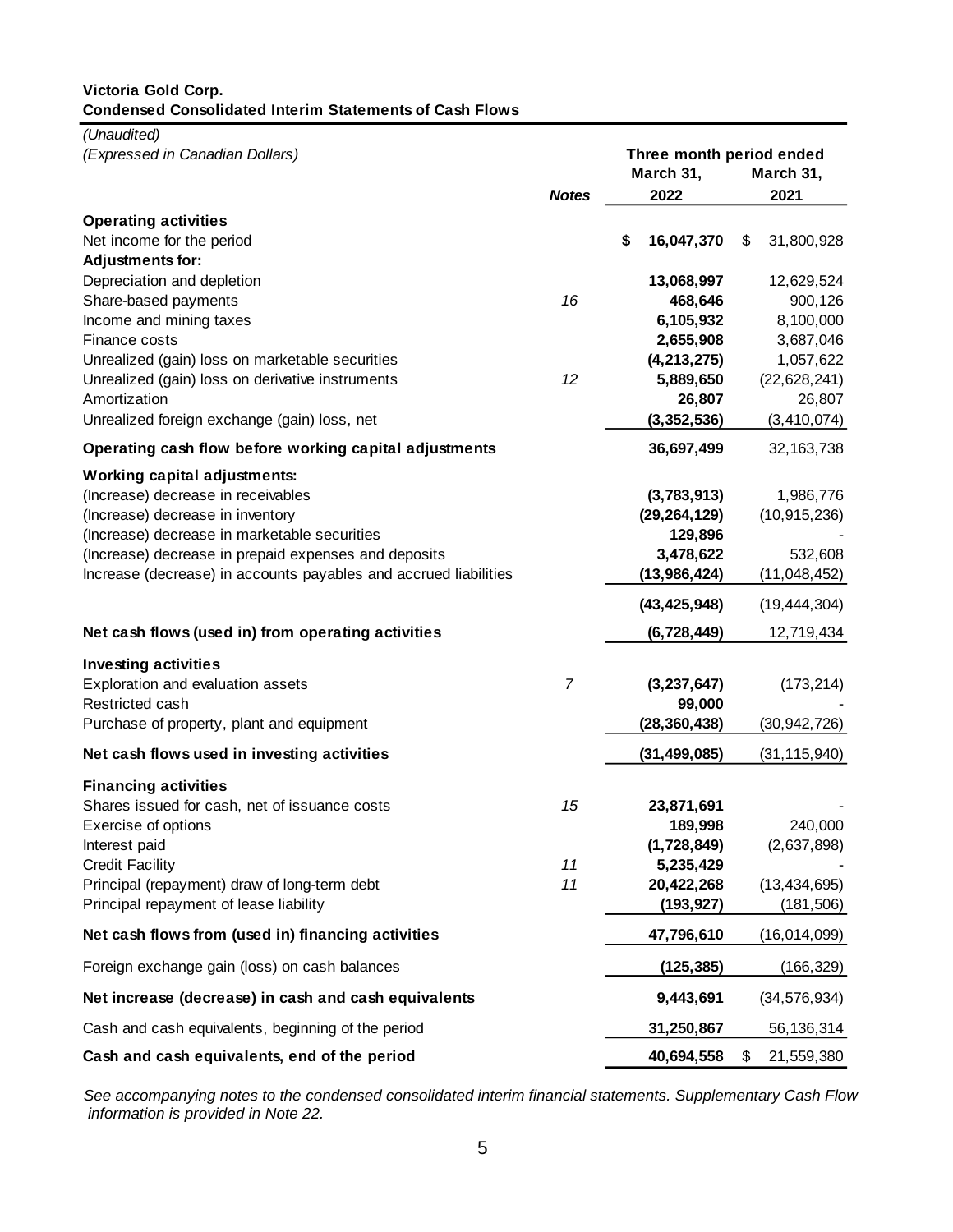*(Unaudited) (Expressed in Canadian Dollars)*

### **1. NATURE OF OPERATIONS**

Victoria Gold Corp. ("Victoria" or "Company"), a British Columbia company, was incorporated in accordance with the *Business Corporations Act* (British Columbia) on September 21, 1981. The Company's common shares are listed on the Toronto Stock Exchange (TSX).

The Company is engaged in the operation, exploration and acquisition of mineral properties. On July 1, 2020 the Company achieved commercial production at the Eagle Gold Mine. The Company's registered office is located at 80 Richmond St. West, Suite 204, Toronto, Ontario, M5H 2A4, Canada.

### **2. BASIS OF PRESENTATION**

These unaudited condensed consolidated interim financial statements for the three months ended March 31, 2022 have been prepared in accordance with IAS 34, 'Interim financial reporting'. The condensed consolidated interim financial statements should be read in conjunction with the annual consolidated financial statements for the year ended December 31, 2021, which have been prepared in accordance with IFRS.

These condensed consolidated interim financial statements include the accounts of Victoria, its wholly-owned subsidiary, Victoria Gold (Yukon) Corp. and its 50.93% interest in Lahontan Gold Corp. ("Lahontan").

These financial statements were approved by the Board of Directors for issue on May 11, 2022.

### **3. SUMMARY OF SIGNIFICANT ACCOUNTING POLICIES**

The accounting policies followed in these condensed consolidated interim financial statements are the same as those applied in the Company's audited consolidated financial statements for the year ended December 31, 2021.

# **4. SIGNIFICANT ACCOUNTING JUDGMENTS AND ESTIMATES**

The preparation of these condensed consolidated interim financial statements requires management to make estimates and assumptions that affect the reported amounts of assets and liabilities at the date of the financial statements and reported amounts of expenses during the reporting period. Actual outcomes could differ from these estimates. The condensed consolidated interim financial statements include estimates which, by their nature, are uncertain. The impacts of such estimates are pervasive throughout the condensed consolidated interim financial statements and may require accounting adjustments based on future occurrences. Revisions to accounting estimates are recognized in the period in which the estimate is revised and the revision affects both current and future periods.

In preparing these condensed consolidated interim financial statements, the significant judgements made by management in applying the group's accounting policies and the key sources of estimation uncertainty were the same as those applied to the consolidated financial statements for the year ended December 31, 2021.

### **5. RECEIVABLES**

Receivables includes the following components:

|                             |   | March 31,<br>2022 |      | December 31,<br>2021 |
|-----------------------------|---|-------------------|------|----------------------|
| <b>GST</b> receivable       | S | $1,010,858$ \$    |      | 312,677              |
| Trade and other receivables |   | 3,727,868         |      | 643,427              |
| Total                       | S | 4,738,726         | - \$ | 956,104              |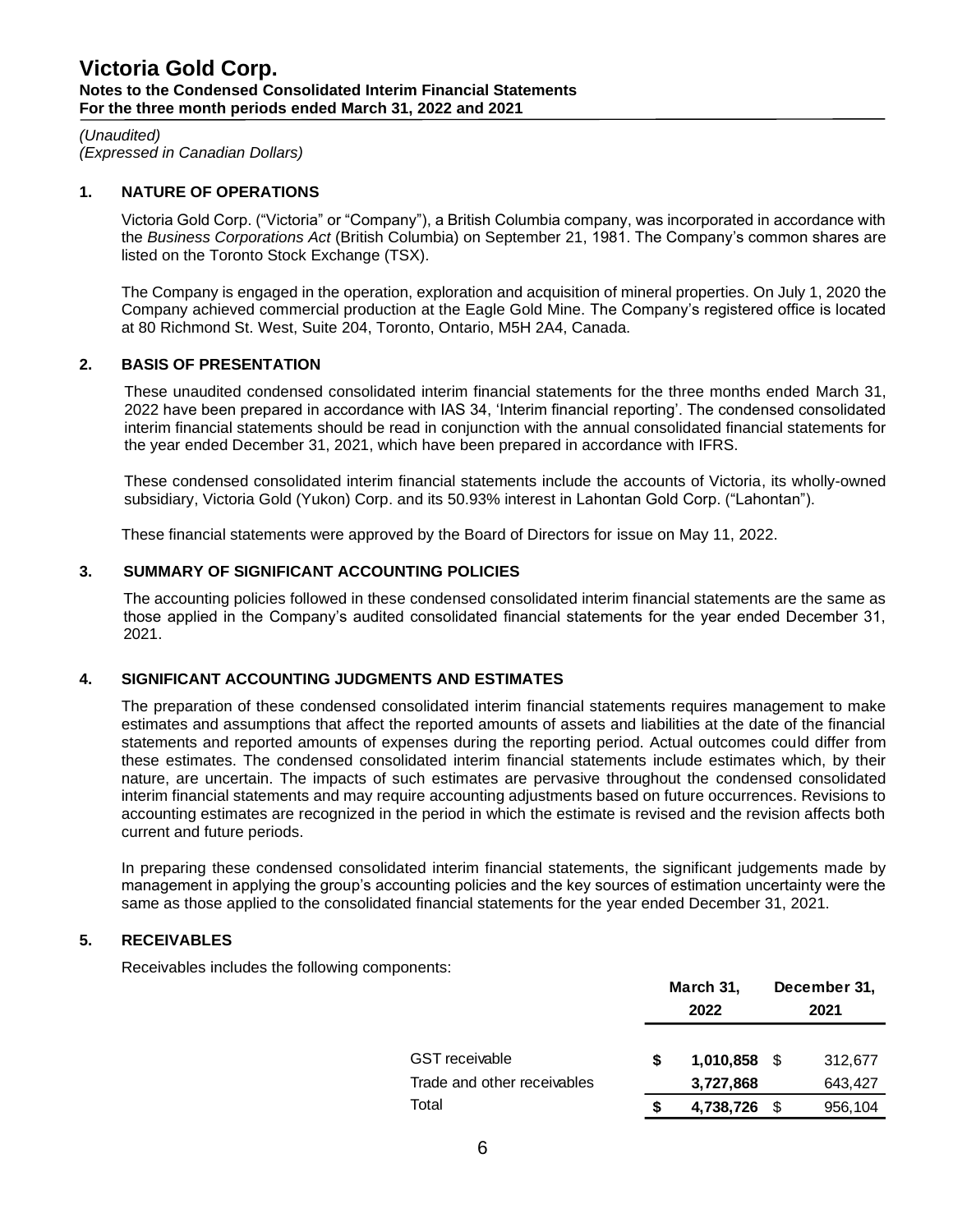# *(Unaudited)*

*(Expressed in Canadian Dollars)*

# **6. INVENTORY**

Inventory includes the following components:

| 2022        | December 31,<br>2021        |
|-------------|-----------------------------|
|             |                             |
|             | 1,735,813<br>- \$           |
| 137,411,464 | 115,430,127                 |
| 2,456,362   | 2,769,614                   |
| 146,789,235 | 119,935,554                 |
| 20,226,922  | 17,816,474                  |
| 167,016,157 | 137,752,028<br>S.           |
|             | March 31,<br>6,921,409<br>S |

As at March 31, 2022, \$31.1 million (December 31, 2021 – \$27.1 million) of non-cash costs such as depreciation, depletion and site share-based compensation were included in inventory.

# **7. EXPLORATION AND EVALUATION ASSETS**

|                                                 | <b>Other property</b><br>interest<br>(Nevada) |    | <b>Dublin Gulch</b><br>(Yukon) |    | <b>Other</b><br>properties ** |    | Total        |  |
|-------------------------------------------------|-----------------------------------------------|----|--------------------------------|----|-------------------------------|----|--------------|--|
| Balance December 31, 2021                       | \$<br>12,026,909                              | S  | 35,743,396                     | \$ | 1,583,172                     | S. | 49, 353, 477 |  |
| Salaries and benefits                           | 113.715                                       |    | 68,812                         |    |                               |    | 182,527      |  |
| Land claims and royalties                       | (134,600)                                     |    |                                |    | 74.500                        |    | (60, 100)    |  |
| Environmental and permitting                    |                                               |    | 4,085                          |    |                               |    | 4,085        |  |
| Drilling and indirects                          | 1,276,245                                     |    | 521,804                        |    | 24.324                        |    | 1,822,373    |  |
| Other exploration                               | 146.763                                       |    | 552,440                        |    |                               |    | 699,203      |  |
| Exploration and evaluation costs for the period | 1,402,123                                     |    | 1,147,142                      |    | 98.824                        |    | 2,648,088    |  |
| Currency translation                            | (212, 823)                                    |    |                                |    |                               |    | (212, 823)   |  |
| Balance March 31, 2022                          | \$<br>13.216.209                              | \$ | 36.890.538                     | \$ | 1.681.996                     | \$ | 51.788.742   |  |

\*\* Other properties include interests in Donjek, Aurex, CanAlask and Clear Creek in Yukon Territory.

As of March 31, 2022, restricted cash consists of \$0.4 million relating to interest in other properties, primarily Santa Fe (December 31, 2021 - \$0.4 million).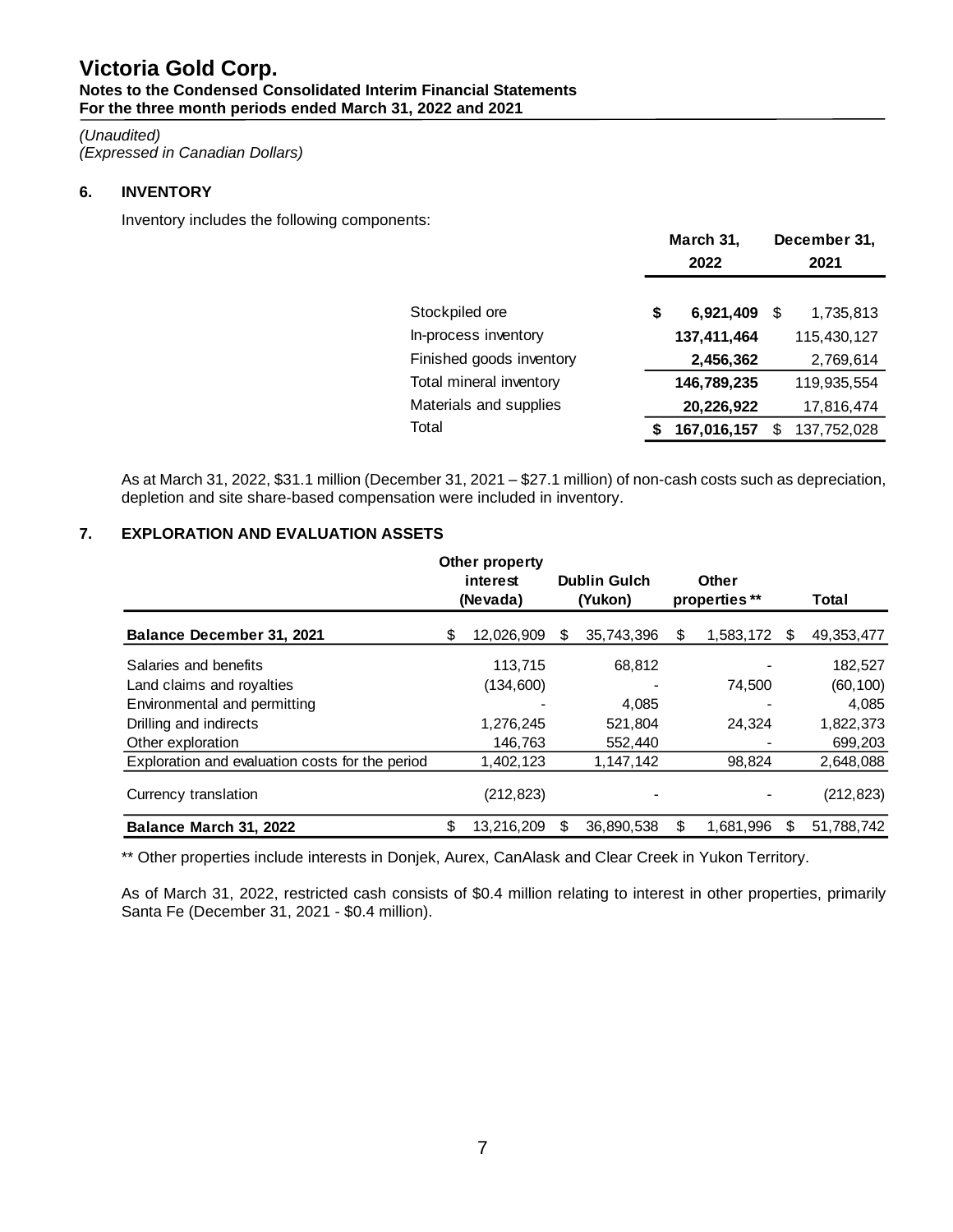#### *(Unaudited)*

*(Expressed in Canadian Dollars)*

|                                               |    | <b>Other property</b> |                     |            |                 |     |               |
|-----------------------------------------------|----|-----------------------|---------------------|------------|-----------------|-----|---------------|
|                                               |    | interest              | <b>Dublin Gulch</b> |            | Other           |     |               |
|                                               |    | (Nevada)              |                     | (Yukon)    | properties **   |     | Total         |
| <b>Balance December 31, 2020</b>              | S  | 10,419,030            | S                   | 29,040,083 | \$<br>1,566,929 | \$. | 41,026,042    |
|                                               |    |                       |                     |            |                 |     |               |
| Sale of property interest                     |    |                       |                     |            | (131,250)       |     | (131, 250)    |
| Salaries and benefits                         |    | 725,708               |                     | 837.088    |                 |     | 1,562,796     |
| Land claims and royalties                     |    | 676.158               |                     | 115,800    | 64.845          |     | 856,803       |
| Drilling and indirects                        |    | 859,128               |                     | 4,136,413  | 4,500           |     | 5,000,041     |
| Other exploration                             |    | 538,132               |                     | 1,614,012  | 78,148          |     | 2,230,292     |
| Exploration and evaluation costs for the year |    | 2,799,126             |                     | 6,703,313  | 147,493         |     | 9,649,932     |
|                                               |    |                       |                     |            |                 |     |               |
| Currency translation                          |    | (1, 191, 247)         |                     |            |                 |     | (1, 191, 247) |
| <b>Balance December 31 2021</b>               | \$ | 12,026,909            | S                   | 35.743.396 | \$<br>1,583,172 | S   | 49, 353, 477  |

\*\* Other properties include interests in Donjek, Aurex, CanAlask, Dace and Clear Creek in Yukon Territory.

### **8. PROPERTY, PLANT AND EQUIPMENT**

|                                       | Other<br>assets           | Right-of-use<br>assets     |          | Leasehold<br>improvements | <b>Buildings &amp;</b><br><b>structures</b> | Equipment                      | <b>Mineral</b><br><b>Properties</b> | <b>Total</b>                   |
|---------------------------------------|---------------------------|----------------------------|----------|---------------------------|---------------------------------------------|--------------------------------|-------------------------------------|--------------------------------|
| Cost                                  |                           |                            |          |                           |                                             |                                |                                     |                                |
| December 31, 2020                     | \$1,367,374               | \$3,354,100                | \$       | 589,149                   | \$246,991,946                               | \$143,489,837                  | \$247,991,658                       | \$643,784,064                  |
| <b>Additions</b><br><b>Disposals</b>  |                           | 9,068<br>(23, 285)         |          |                           | 7,696,533                                   | 27,726,571                     | 72, 153, 176                        | 107,585,348<br>(23, 285)       |
| December 31, 2021<br><b>Additions</b> | 1,367,374                 | 3,339,883                  |          | 589,149                   | 254,688,479                                 | 171,216,408                    | 320, 144, 834                       | 751,346,127                    |
| <b>Disposals</b>                      |                           | 3.028.055<br>(1, 475, 648) |          |                           | 28,466,229                                  | 4,820,244                      | (8,320,924)                         | 27,993,604<br>(1, 475, 648)    |
| March 31, 2022                        | \$1,367,374               | \$4,892,290                | \$       | 589,149                   | \$283,154,708                               | \$176,036,652                  | \$311,823,910                       | \$777,864,083                  |
| Accumulated<br>amortization           |                           |                            |          |                           |                                             |                                |                                     |                                |
| December 31, 2020                     | \$978.856                 | \$1,404,764                | \$       | 285,463                   | 30,061,948<br>\$                            | \$<br>23,632,064               | \$<br>7,803,920                     | \$64,167,015                   |
| Charge<br><b>Disposals</b>            | 104,820                   | 851,086<br>(23, 285)       |          | 156,268                   | 21,065,270                                  | 19,004,127                     | 19,620,728                          | 60,802,299<br>(23, 285)        |
| December 31, 2021<br>Charge           | 1,083,676<br>19,012       | 2,232,565<br>216,062       |          | 441.731<br>36,854         | 51.127.218<br>5,584,912                     | 42.636.191<br>4,101,509        | 27,424,648<br>3,326,708             | 124,946,029<br>13,285,057      |
| <b>Disposals</b>                      |                           | (1, 475, 648)              |          |                           |                                             |                                |                                     | (1, 475, 648)                  |
| March 31, 2022                        | \$1,102,688               | 972,979<br>S               | \$       | 478,585                   | 56,712,130<br>S                             | 46,737,700<br>\$               | 30,751,356<br>\$                    | \$136,755,438                  |
| Net book value                        |                           |                            |          |                           |                                             |                                |                                     |                                |
| December 31, 2020                     | \$388,518                 | \$1,949,336                | \$       | 303,686                   | \$216,929,998                               | \$119,857,773                  | \$240,187,738                       | \$579,617,049                  |
| December 31, 2021<br>March 31, 2022   | 283,698<br>\$.<br>264,686 | \$1,107,318<br>\$3,919,311 | \$<br>\$ | 147,418<br>110,564        | \$203,561,261<br>\$226,442,578              | \$128,580,217<br>\$129,298,952 | \$292,720,186<br>\$281,072,554      | \$626,400,098<br>\$641,108,645 |

During the three months ended March 31, 2022, the Company capitalized \$9.2 million (March 31, 2021 - \$16.1 million) of deferred stripping costs to mineral properties. The depletion expense related to deferred stripping for the three months ended March 31, 2022 was \$0.5 million (March 31, 2021 - \$0.2 million). Included in the mineral properties balance at March 31, 2022 is \$53.0 million (March 31, 2021 - \$31.5 million) related to deferred stripping costs.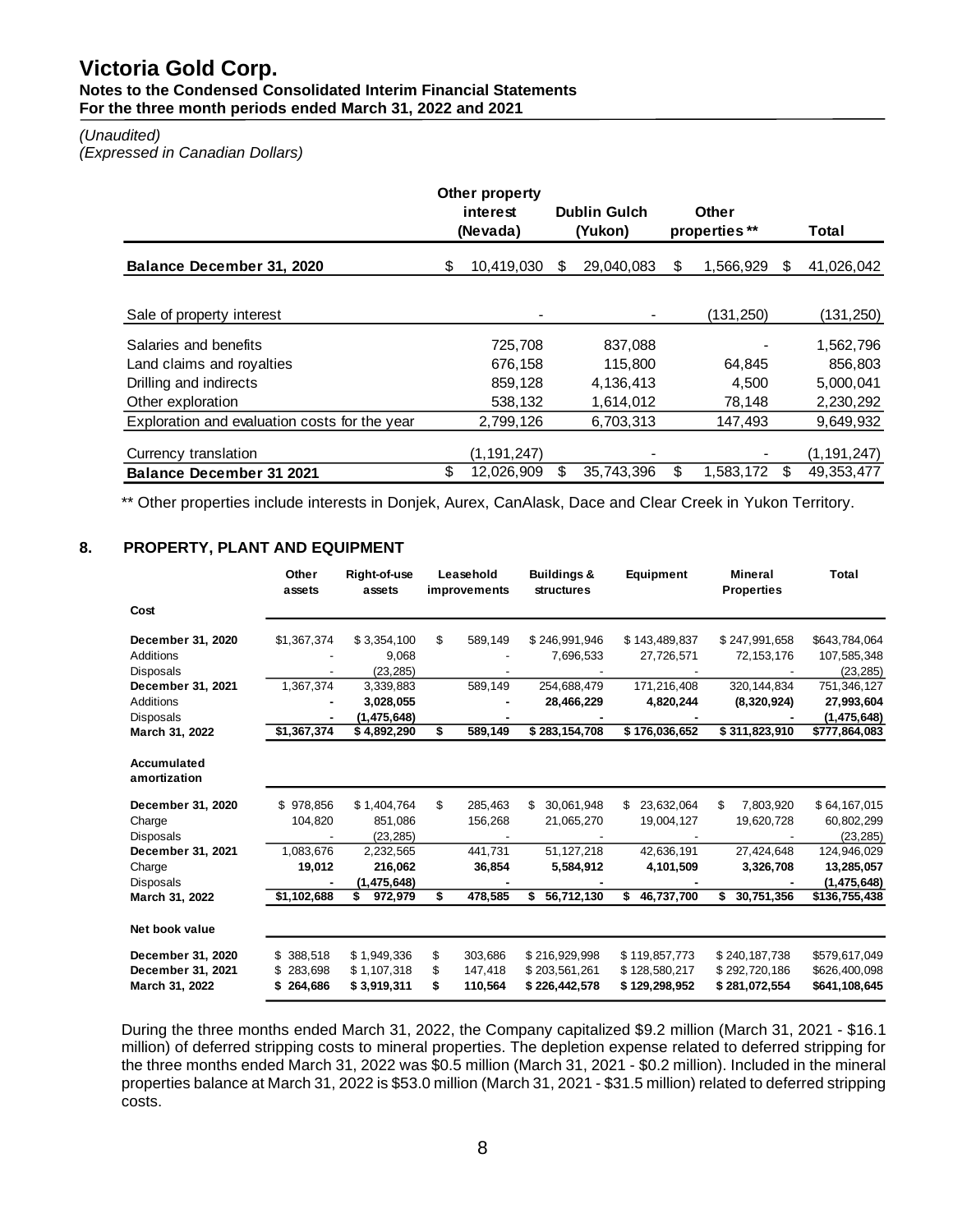#### *(Unaudited)*

*(Expressed in Canadian Dollars)*

**10. LEASE LIABILITY**

The carrying value of equipment pledged as security for the related Equipment Financing Facility at March 31, 2022 was \$30.2 million (\$32.4 million – December 31, 2021) (*Note 11*).

Certain of the Company's mining properties are subject to royalty arrangements based on their net smelter returns ("NSR"s). At March 31, 2022, the Company's royalty arrangements based on production were as follows:

### **Royalty arrangements:** Franco-Nevada Corp. 1% Cash NSR – Settled via cash payment royalty expense after production Osisko Gold Royalties Ltd. 5% Metal NSR – Settled via delivery of metal ounces after production

The royalty arrangements listed above have an impact on the Company's financial statement presentation of Revenue and Royalty expense. Revenue herein is based on 95% of the production from the Eagle Mine after the delivery of the 5% metal NSR attributable to Osisko Gold Royalties Ltd. As a result, this 5% NSR is not recorded in Revenue nor as a Royalty expense. The 1% cash NSR held by Franco-Nevada Corp. is included in Revenue, as it does not impact ounces available for sale, and a Royalty expense is recorded, as it is satisfied with a cash payment.

### **9. ACCOUNTS PAYABLE AND ACCRUED LIABILITIES**

Accounts payable and accrued liabilities include the following components:

|                                     | March 31,<br>2022 |     | December 31,<br>2021 |
|-------------------------------------|-------------------|-----|----------------------|
| Trade payables                      | \$<br>19,630,646  | \$. | 24,319,607           |
| Accrued liabilities                 | 28,867,185        |     | 31,317,279           |
| Payroll related liabilities         | 2,202,803         |     | 4,850,691            |
| Total                               | \$<br>50,700,634  | \$  | 60,487,577           |
|                                     |                   |     | Total                |
| As at December 31, 2021             |                   | \$  | 1,387,948            |
| <b>Additions</b>                    |                   |     | 3,028,056            |
| <b>Disposals</b>                    |                   |     |                      |
| Interest expense                    |                   |     | 34,025               |
| Lease payments                      |                   |     | (227, 953)           |
| Lease liabilities at March 31, 2022 |                   | \$  | 4,222,076            |
| Current lease liability             |                   |     | 774,659              |
| Non-current lease liability         |                   |     | 3,447,417            |

The Company has lease liabilities for contracts related to equipment, vehicles, and office premises in: (1) Vancouver, BC, (2) Toronto, Ontario and (3) Whitehorse, Yukon. Lease terms are negotiated on an individual basis and contain a wide range of different terms and conditions.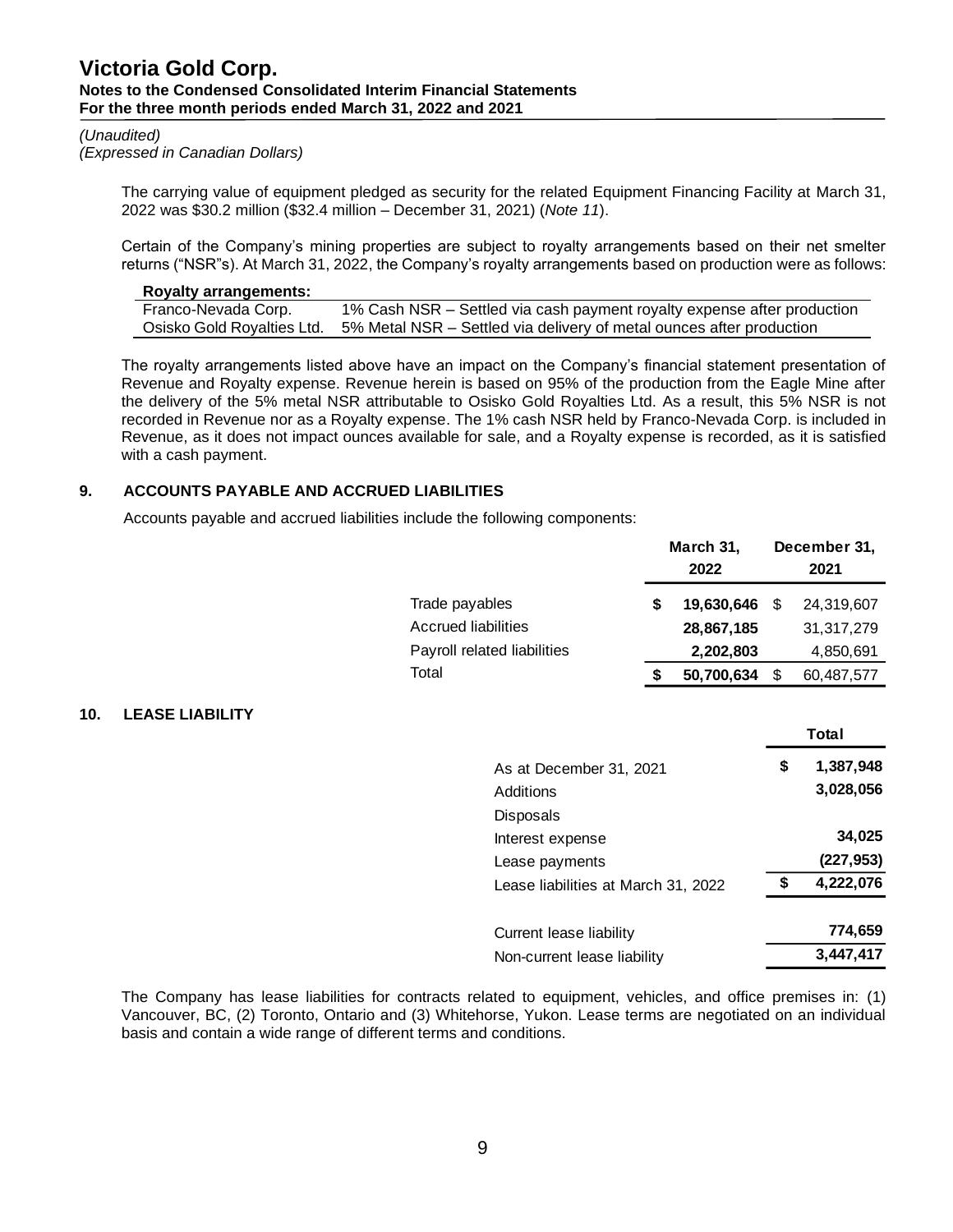# **Victoria Gold Corp.**

#### **Notes to the Condensed Consolidated Interim Financial Statements For the three month periods ended March 31, 2022 and 2021**

### *(Unaudited)*

*(Expressed in Canadian Dollars)*

|                          | March 31,<br>2022 | December 31,<br>2021 |                |  |  |
|--------------------------|-------------------|----------------------|----------------|--|--|
| <b>MATURITY ANALYSIS</b> |                   |                      |                |  |  |
| < 1 year                 | \$<br>774,659     | \$                   | 382,130        |  |  |
| 1 to 3 years             | 669,474           |                      | 215,779        |  |  |
| 3 to 5 years             | 1,749,886         |                      | 790,039        |  |  |
| > 5 years                | 1,028,057         |                      | $\blacksquare$ |  |  |
| Total                    | 4,222,076         | \$                   | 1,387,948      |  |  |

### **11. DEBT**

On December 18, 2020 the Company announced it had entered into a credit agreement with a syndicate of banks, comprised of Bank of Montreal, CIBC and BNP Paribas, in connection with a secured US\$200 million debt facility (the "Loan Facility"). The Loan Facility is comprised of a US\$100 million term loan (the "Term Facility") and a US\$100 million revolving facility (the "Revolving Credit Facility").

The funding from the Loan Facility was used to repay the previously outstanding project finance facility, which included senior and subordinated debt that was used for the construction of the Eagle Gold Mine. The Revolving Credit Facility is available for general corporate purposes subject to customary terms and conditions.

On December 20, 2021 the Company amended the terms of both the revolving and term loan facilities. Under the amended agreement, interest rates would be reduce by 0.50%. Amounts drawn on the facilities are subject to interest at LIBOR plus 2.50% to 3.50% per annum based on the Company's leverage ratio, with the undrawn portion subject to a standby fee of 0.56% to 0.79% per annum. The maturity date of the revolving facility has also been extended to December 2024 from December 2023.

The Loan Facility includes certain financial covenants that are calculated and reported each fiscal quarter, which commenced on December 31, 2020. As at March 31, 2022, the Company is in compliance with all covenants.

### **Loan Facilities**

### *Term Facility*

US\$100 million loan facility with the following commercial terms:

- Interest rate of LIBOR plus 2.75%;
- Principal and interest are repayable in 12 equal quarterly installments which began on March 31, 2021.

As at March 31, 2022, principal of US\$58.3 million was outstanding on the Term Facility. Deferred financing charges in the amount of \$2.6 million are being amortized over the term using the effective interest rate method.

### *Revolving Credit Facility*

US\$100 million loan facility with the following commercial terms:

- Interest rate of LIBOR plus 2.75%;
- Accrued interest is repayable quarterly and began on March 31, 2021;
- Principal and accrued interest are due at maturity, on December 31, 2024, and may be repaid early without penalty.

As at March 31, 2022, principal of US\$94.9 million was outstanding on the Revolving Credit Facility. Deferred financing charges in the amount of \$2.6 million are being amortized using the full amount of the facility, including any undrawn amount, over the full term of the facility using the effective interest rate method.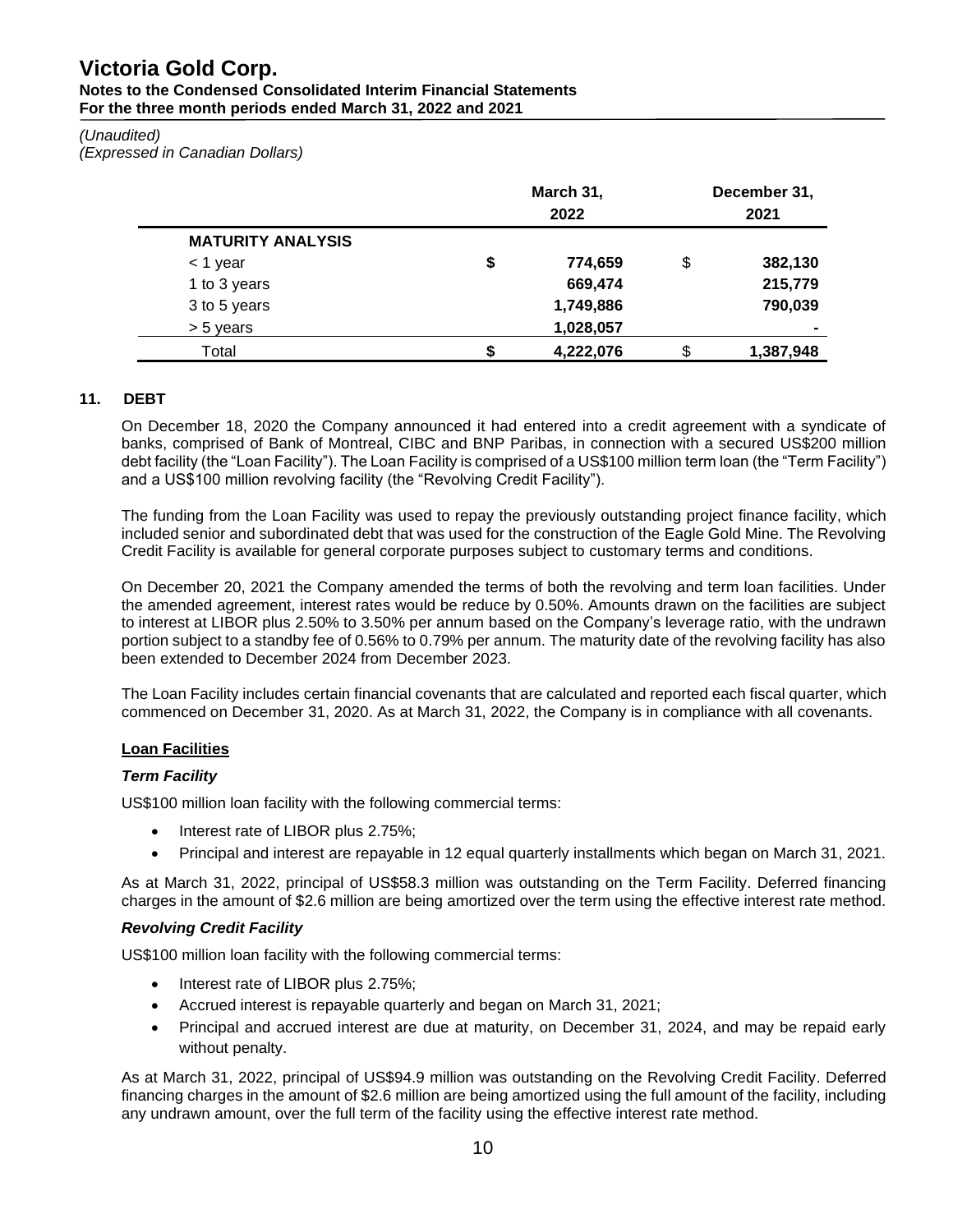### *(Unaudited) (Expressed in Canadian Dollars)*

# *Equipment Finance Facility*

US\$50 million facility with Caterpillar Financial Services Limited ("Cat Financial") with the following commercial terms:

- Available for drawdown against the acquisition cost of Cat mining equipment;
- Interest rates of LIBOR plus 2.50-3.50%;
- 4-6 year, amortizing facility, maturing between November 29, 2022 and July 1, 2025 (the "Term") and;
- Secured by Cat mining equipment.

As at March 31, 2022, principal of US\$32.7 million was outstanding on the Equipment Finance Facility. Deferred financing charges in the amount of \$2.7 million are being amortized over the Term using the effective interest rate method.

| March 31, |                |     | December 31,   |
|-----------|----------------|-----|----------------|
|           | 2022           |     | 2021           |
|           |                |     |                |
| \$        | 40,404,496     | S   | 38,883,671     |
|           | 175,328        |     | 339,794        |
| \$        | 40,579,824     | \$  | 39,223,465     |
|           |                |     |                |
| \$        | 71,822,009     | \$. | 83,100,854     |
|           | 3,891          |     | 1,419          |
| \$        | 71,825,900     | \$  | 83, 102, 273   |
|           |                |     |                |
| \$        | 117,477,357    | \$. | 84,625,557     |
|           | 8,206          |     | 2,042          |
| \$        | 117,485,563    | \$  | 84,627,599     |
| S         | 229,891,287    | S   | 206, 953, 337  |
|           | (52, 391, 567) |     | (55, 702, 552) |
|           | 177,499,720    | S   | 151,250,785    |
|           |                |     |                |

During the three month period ended March 31, 2022 the Company incurred interest expense of \$1.7 million (March 31, 2021 - \$2.6 million) and amortized deferred financing charges of \$0.6 million (March 31, 2021 - \$0.9 million) in the condensed consolidated interim statements of income and comprehensive income.

The Equipment Finance Facility with Cat Financial is secured by leased equipment with a carrying value of \$30.2 million as of March 31, 2022 (\$32.4 million – December 31, 2021).

The Company's scheduled debt principal repayments as at March 31, 2022 are summarized in the table, below:

|                                                                                    | 2022                                  | 2023                                            | 2024                                                              | 2025                 | 2026 and<br>thereafter                          | Total                                     |
|------------------------------------------------------------------------------------|---------------------------------------|-------------------------------------------------|-------------------------------------------------------------------|----------------------|-------------------------------------------------|-------------------------------------------|
| Term Debt Facility<br>Revolving Loan Facility<br><b>Equipment Finance Facility</b> | $\overline{\phantom{0}}$<br>7.686.775 | \$31,240,000 \$41,653,333 \$<br>٠<br>10.373.591 | ٠<br>118.548.684<br>10,733,801                                    | ۰<br>٠<br>11.106.518 | S<br>$\overline{\phantom{a}}$<br>-<br>1.272.814 | \$72,893,333<br>118.548.684<br>41,173,498 |
|                                                                                    | \$38,926,775                          |                                                 | \$52,026,924 \$129,282,485 \$11,106,518 \$1,272,814 \$232,615,516 |                      |                                                 |                                           |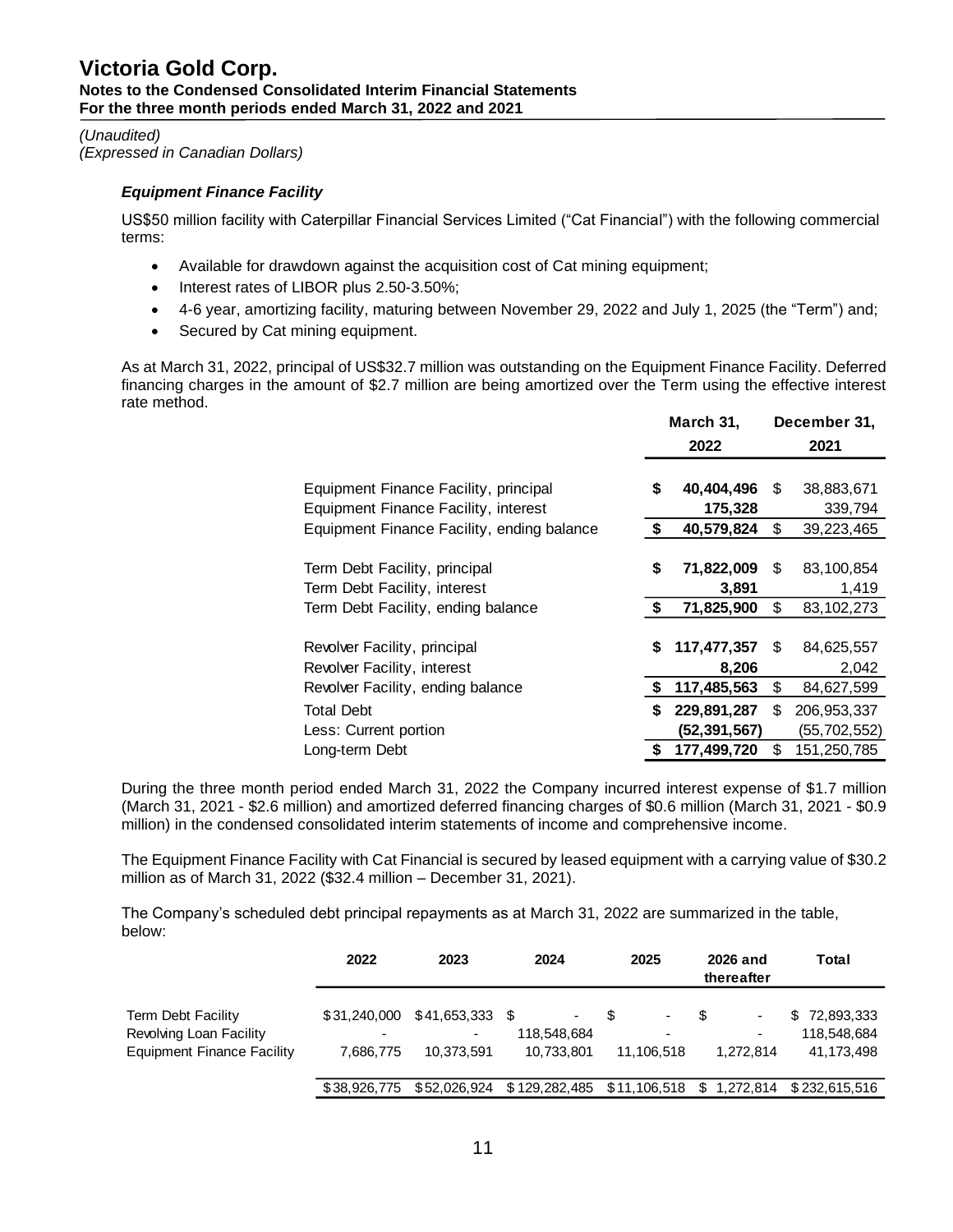# *(Unaudited)*

*(Expressed in Canadian Dollars)*

# **12. DERIVATIVE FINANCIAL INSTRUMENTS**

| <b>Derivative Instruments</b><br>outstanding | Quantity<br>outstanding | Remaining<br><b>Exercise</b><br>price<br>term |           |       | Fair value -<br>asset (liability)<br>(C\$) |
|----------------------------------------------|-------------------------|-----------------------------------------------|-----------|-------|--------------------------------------------|
| <b>Current Insturments</b>                   |                         |                                               |           |       |                                            |
| <b>Gold put options</b>                      |                         |                                               |           |       |                                            |
| Gold put options - purchased                 | 15,000 oz               | April 2022 - June 2022                        | US\$1,700 | \$    | 25,127                                     |
| <b>Gold forwards</b>                         |                         |                                               |           |       |                                            |
| Gold forwards                                | 15,000 oz               | July 2022 - December 2022                     | US\$2,004 |       | 751,739                                    |
|                                              |                         |                                               |           | \$    | 776,866                                    |
| <b>Long-term Insturments</b>                 |                         |                                               |           |       |                                            |
| <b>Gold call options</b>                     |                         |                                               |           |       |                                            |
| Gold call options - sold                     | 20,000 oz               | April 13, 2023                                | US\$1,485 | $\$\$ | (13, 797, 491)                             |
| <b>Warrants</b>                              |                         |                                               |           |       |                                            |
| Warrants                                     | 1,666,667               | April 13, 2023                                | C\$9.375  |       | (11, 672, 669)                             |
|                                              |                         |                                               |           |       | (25, 470, 160)                             |
| <b>Total Instruments</b>                     |                         |                                               |           | \$    | (24, 693, 294)                             |

## *Gold Put Options*

In January 2022, the Company purchased gold put options on 15,000 ounces of gold at a price of US\$1,700 per ounce with monthly expiry dates of April 30 through June 30, 2022. These derivative financial instruments are classified within Level 2 of the fair value hierarchy and classified in the consolidated financial statements based on contractual maturity. These derivative financial instruments are recorded at fair value using external brokerdealer quotations corroborated by option pricing models that utilize a variety of inputs that are a combination of quoted prices and market-corroborated inputs. The Company recognized the mark-to-market adjustment loss of \$0.3 million, based on US\$1,937 per ounce of gold and a foreign exchange rate of 1.2496 US\$ to C\$, in net income of the condensed consolidated interim statements of income and comprehensive income for the period ended March 31, 2022.

## *Gold Forwards*

In March 2022, the Company purchased gold forwards on 15,000 ounces of gold at a price of US\$2,004 per ounce with monthly expiry dates of July 30 through December 29, 2022.These derivative financial instruments are classified within Level 2 of the fair value hierarchy and classified in the consolidated financial statements based on contractual maturity. These derivative financial instruments are recorded at fair value using external broker-dealer quotations corroborated by option pricing models that utilize a variety of inputs that are a combination of quoted prices and market-corroborated inputs. The Company recognized the mark-to-market adjustment gain of \$0.7 million, based on US\$1,937 per ounce of gold and a foreign exchange rate of 1.2496 US\$ to C\$, in net income of the condensed consolidated interim statements of income and comprehensive income for the period ended March 31, 2022.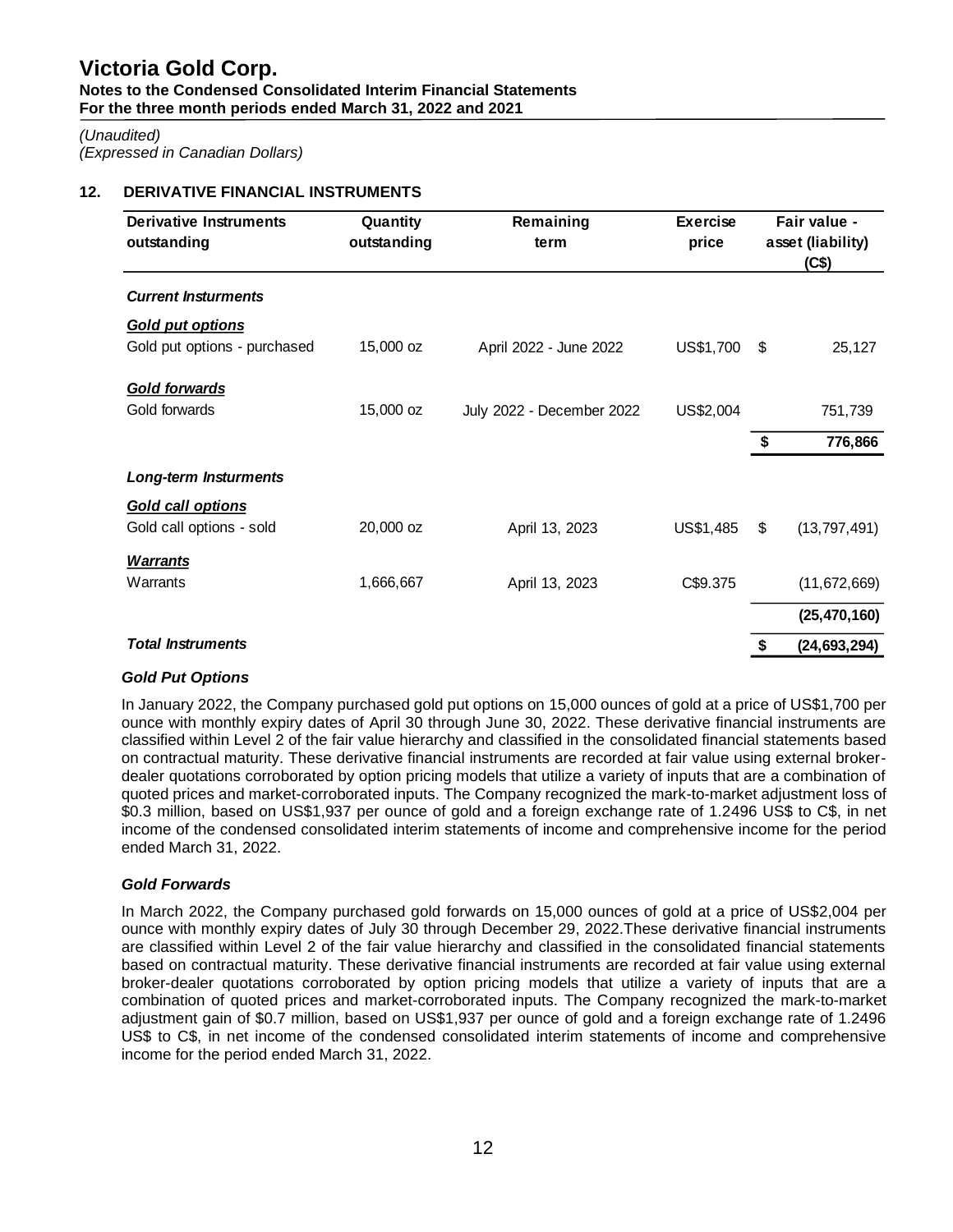#### *(Unaudited)*

*(Expressed in Canadian Dollars)*

### *Gold Call Options*

On April 13, 2018, the Company issued a gold call option on 20,000 ounces of gold at a price of US\$1,485 per ounce, with an expiry date of April 13, 2023. These derivative financial instruments are classified within Level 2 of the fair value hierarchy and classified in the consolidated financial statements based on contractual maturity. These derivative financial instruments are recorded at fair value using external broker-dealer quotations corroborated by option pricing models that utilize a variety of inputs that are a combination of quoted prices and market-corroborated inputs. As at March 31, 2022 the gold call option fair value was \$13.8 million, based on US\$1,937 per ounce of gold and a foreign exchange rate of 1.2496 US\$ to C\$. The Company recognized the mark-to-market adjustment loss of \$4.5 million in net income (loss) of the condensed consolidated interim statements of income and comprehensive income for the period ended March 31, 2022.

### *Warrants*

On April 13, 2018, the Company granted 1,666,667 warrants with a strike price of \$9.375 and a term of five years. These derivative financial instruments are classified within Level 2 of the fair value hierarchy and classified in the consolidated financial statements based on contractual maturity. These derivative financial instruments are recorded at fair value using Black-Scholes option pricing models that utilize a variety of inputs that are a combination of quoted prices and market-corroborated inputs. As at March 31, 2022, the warrant fair value was \$11.7 million based on the March 31, 2022 closing share price of \$15.90. The Company recognized the markto-market adjustment loss of \$2.1 million in net income of the condensed consolidated interim statements of income and comprehensive income for the period ended March 31, 2022.

### **13. ASSET RETIREMENT OBLIGATIONS**

Reclamation and closure costs have been estimated based on the Company's interpretation of current regulatory requirements and measured with the most reliable information available. Management's estimate is determined based on the net present value of estimated future cash expenditures for reclamation and closure activities. Reclamation and closure costs are capitalized into exploration and evaluation assets or mineral properties depending on the nature of the asset related to the obligation and amortized over the life of the related asset. Future changes to those regulations and standards, as well as changes resulting from operations, may result in actual reclamation costs differing from the estimate.

The Company's asset retirement obligations arise from its obligations to undertake site reclamation and remediation in connection with the Dublin Gulch property. The Company prepared the Dublin Gulch reclamation obligation using prescribed third-party contractor rates with a 10% contingency. The estimated costs of reclamation are based on current regulatory requirements and the estimated reclamation costs at the reporting date use the following assumptions:

a) total undiscounted amount of inflation adjusted future reclamation costs at March 31, 2022 was determined to be \$49.4 million for Dublin Gulch (December 31, 2021 - \$49.7 million) and \$0.4 million for its interest in other properties, primarily Santa Fe (December 31, 2021 - \$0.4 million); b) weighted average risk-free interest rate at 2.5% and a long-term inflation rate of 2.0%; and c) expected timing of risk adjusted cash outflows required to settle the obligation will be incurred over the period through 2034 for Dublin Gulch.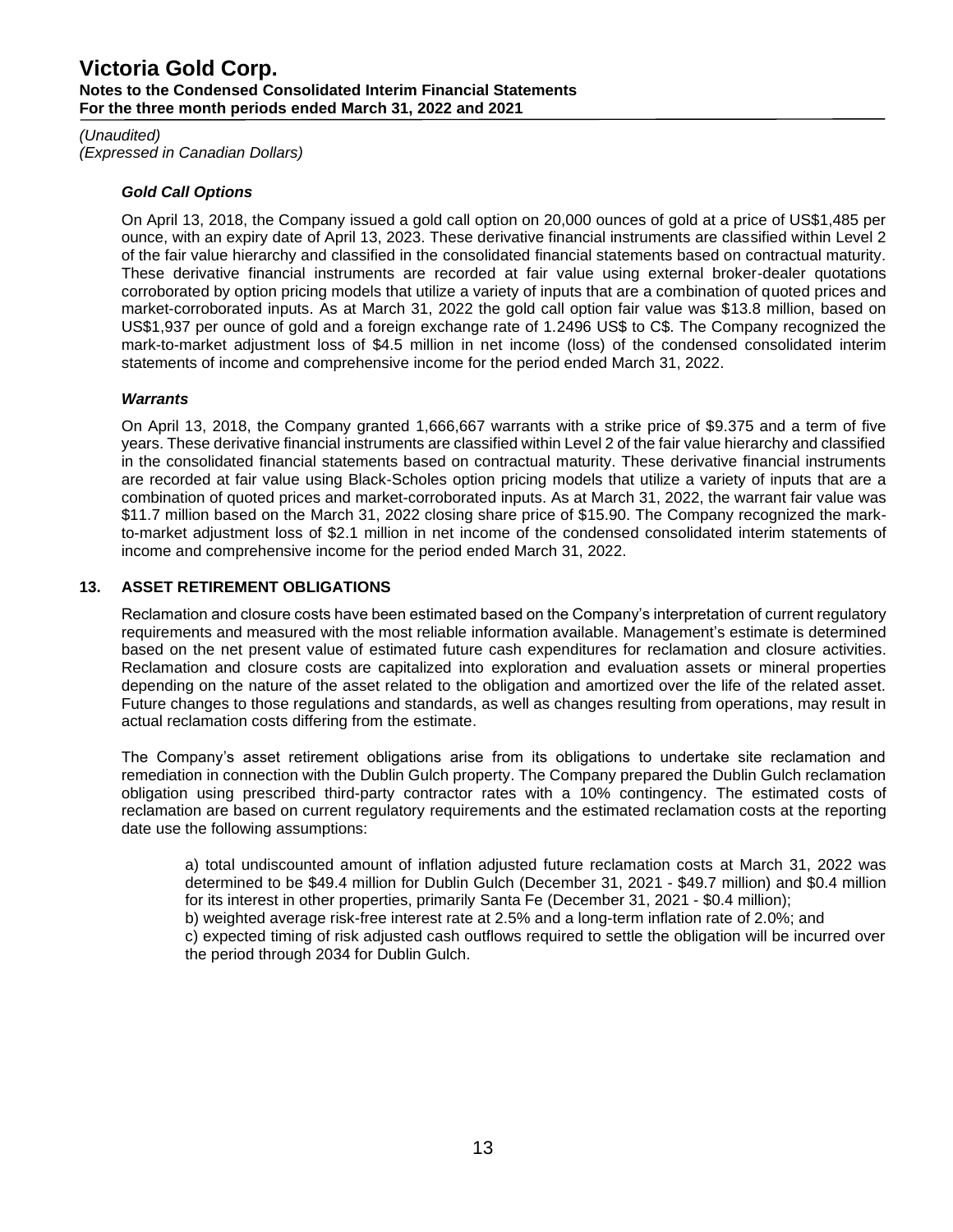#### *(Unaudited)*

*(Expressed in Canadian Dollars)*

The following is an analysis of the Company's asset retirement obligation:

|                                                                                                         | March 31,<br>2022 |                                      |   | December 31,<br>2021                |
|---------------------------------------------------------------------------------------------------------|-------------------|--------------------------------------|---|-------------------------------------|
| Balance, beginning of the period<br>Accretion on reclamation provision<br>ARO change due to revaluation | S                 | 39,627,610<br>173,371<br>(2,941,437) | S | 27,855,642<br>725,951<br>11,046,017 |
|                                                                                                         |                   | 36,859,544                           |   | 39,627,610                          |
| Interest in other properties                                                                            |                   | 446,386                              |   | 360,569                             |
| Balance, end of the period                                                                              |                   | 37,305,930                           |   | 39,988,179                          |
|                                                                                                         |                   |                                      |   |                                     |

### **14. EARNINGS PER SHARE**

(a) Basic

Basic earnings per share is calculated by dividing the net income attributable to common shareholders by the weighted average number of ordinary shares in issue during the period.

|                       |                                                                              |    | Three month period ended<br>March 31,<br>2022 |    | March 31,<br>2021          |
|-----------------------|------------------------------------------------------------------------------|----|-----------------------------------------------|----|----------------------------|
|                       | Net income<br>Weighted average number of common shares issued                | \$ | 16,047,370<br>63,353,399                      | \$ | 31,800,928<br>62, 127, 751 |
|                       | Basic earnings per share                                                     | S  | 0.25                                          | \$ | 0.51                       |
| <b>Diluted</b><br>(b) |                                                                              |    |                                               |    |                            |
|                       |                                                                              |    | Three month period ended<br>March 31,<br>2022 |    | March 31,<br>2021          |
|                       | Net income attributable to common shareholders                               |    | 16,047,370                                    | S  | 31,800,928                 |
|                       | Weighted average number of common shares issued<br>Adjustment for:           |    | 63,353,399                                    |    | 62,127,751                 |
|                       | Warrants<br>Deferred share units & restricted share units                    |    | 1,666,667<br>268,000                          |    | 1,666,667                  |
|                       | Stock options                                                                |    | 1,538,496                                     |    | 2,115,996                  |
|                       | Weighted average number of ordinary shares for diluted<br>earnings per share |    | 66,826,562                                    |    | 65,910,414                 |
|                       | Diluted earnings per share                                                   | S  | 0.24                                          | \$ | 0.48                       |

## **15. SHARE CAPITAL AND OTHER EQUITY**

#### *Authorized, issued and outstanding common shares*

Common shares, no par value, authorized unlimited number of shares, issued and outstanding were 63,726,540 and 62,149,040 shares for the three month period ended March 31, 2022 and March 31, 2021, respectively.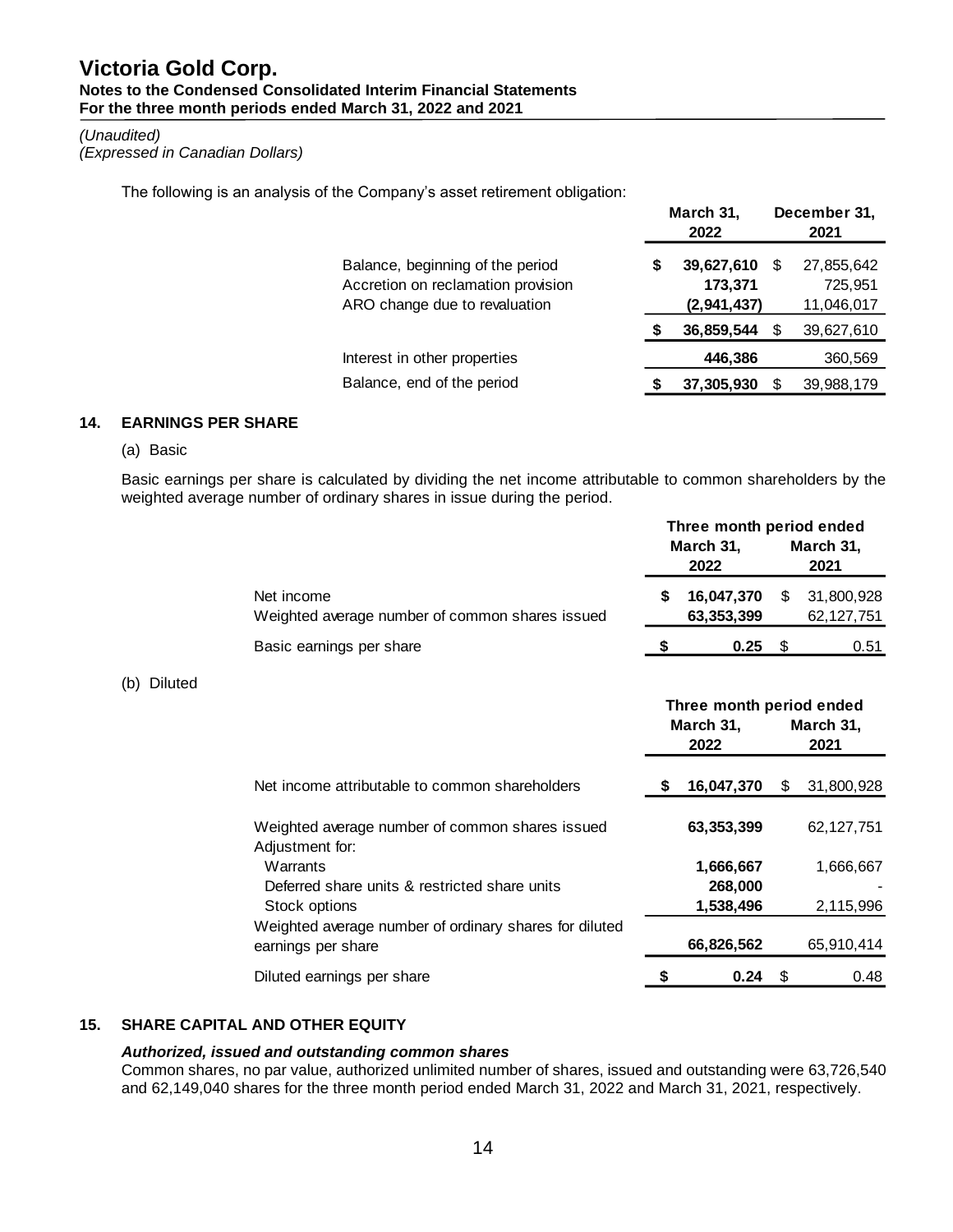#### *(Unaudited)*

*(Expressed in Canadian Dollars)*

On February 3, 2022, the Company closed a brokered flow-through share offering (the "Offering") raising gross proceeds of \$20.0 million, representing the issuance of 1,000,000 common shares priced at \$20.00 per share. Finders' fees of \$1,000,000 were paid for this transaction. Other issuance costs were incurred in conjunction with the Offering. The flow-through shares were subject to a four-month hold period.

### *Deferred premium on flow-through shares*

The premium paid for flow-through shares in excess of the market value of the shares without the flow-through features is initially recognized as a liability. The liability is reduced and the reduction of premium liability is recorded as a tax recovery upon filing of appropriate renunciation forms with the Canadian taxation authorities for qualifying expenditures already incurred. As at March 31, 2022, the Company has yet to incur any qualifying exploration expenditures and has recognized a deferred premium liability of \$4,647,261 relating to the flowthrough shares financing completed on February 3, 2022 (see above).

### **16. SHARE-BASED PAYMENTS**

### *Omnibus Incentive Plan*

The omnibus incentive plan of the Company (the "**Omnibus Plan**") was approved by the shareholders of the Company on August 19, 2020. The Omnibus Plan has been established to attract and retain key talent who are necessary or essential to Victoria's success, reputation and activities and allows Victoria to reward key talent for their performance and greater align their interest with those of Victoria's shareholders. The Omnibus Plan is an "evergreen" plan and the Common Shares available for issuance pursuant to awards granted under the Omnibus Plan may not exceed 10% of the total number of issued and outstanding Common Shares. At March 31, 2022, 4,051,992 (4,049,458 as at December 31, 2021) additional stock options, or other equity based awards were available for grant under the Company's Omnibus Plan.

A summary of the status of the Omnibus Plan as at March 31, 2022 and as at December 31, 2021, and changes during the periods ended on those dates is presented below:

|                                      |                                      | March 31, 2022 |                                                                                                   | December 31, 2021 |                              |                           |                          |             |
|--------------------------------------|--------------------------------------|----------------|---------------------------------------------------------------------------------------------------|-------------------|------------------------------|---------------------------|--------------------------|-------------|
|                                      |                                      |                | Weighted                                                                                          |                   | Weighted                     |                           |                          |             |
|                                      | <b>Number</b><br>of stock<br>options |                | Fair<br><b>Number</b><br>average<br>Value<br>of stock<br>exercise<br>Assigned<br>options<br>price |                   | average<br>exercise<br>price | Fair<br>Value<br>Assigned |                          |             |
| Outstanding, beginning of the period | 1.563.829 \$                         |                | 10.13                                                                                             | \$5,821,684       | 2.147.996 \$                 |                           | 9.43                     | \$6,888,537 |
| Granted                              |                                      | - \$           | ٠                                                                                                 |                   |                              | - \$                      | $\overline{\phantom{a}}$ |             |
| Exercised                            | $(25, 333)$ \$                       |                | 7.50                                                                                              | (73, 529)         | $(584, 167)$ \$              |                           | 7.55                     | (1,066,853) |
| Expired                              |                                      | - \$           | ٠                                                                                                 |                   |                              | - \$                      | $\blacksquare$           |             |
| Forfeited                            |                                      | - S            | ۰                                                                                                 |                   |                              | - \$                      | $\blacksquare$           |             |
| Outstanding, end of the period       | 1.538.496 \$                         |                | 10.17                                                                                             | \$5,748,155       | 1,563,829 \$                 |                           | 10.13                    | \$5,821,684 |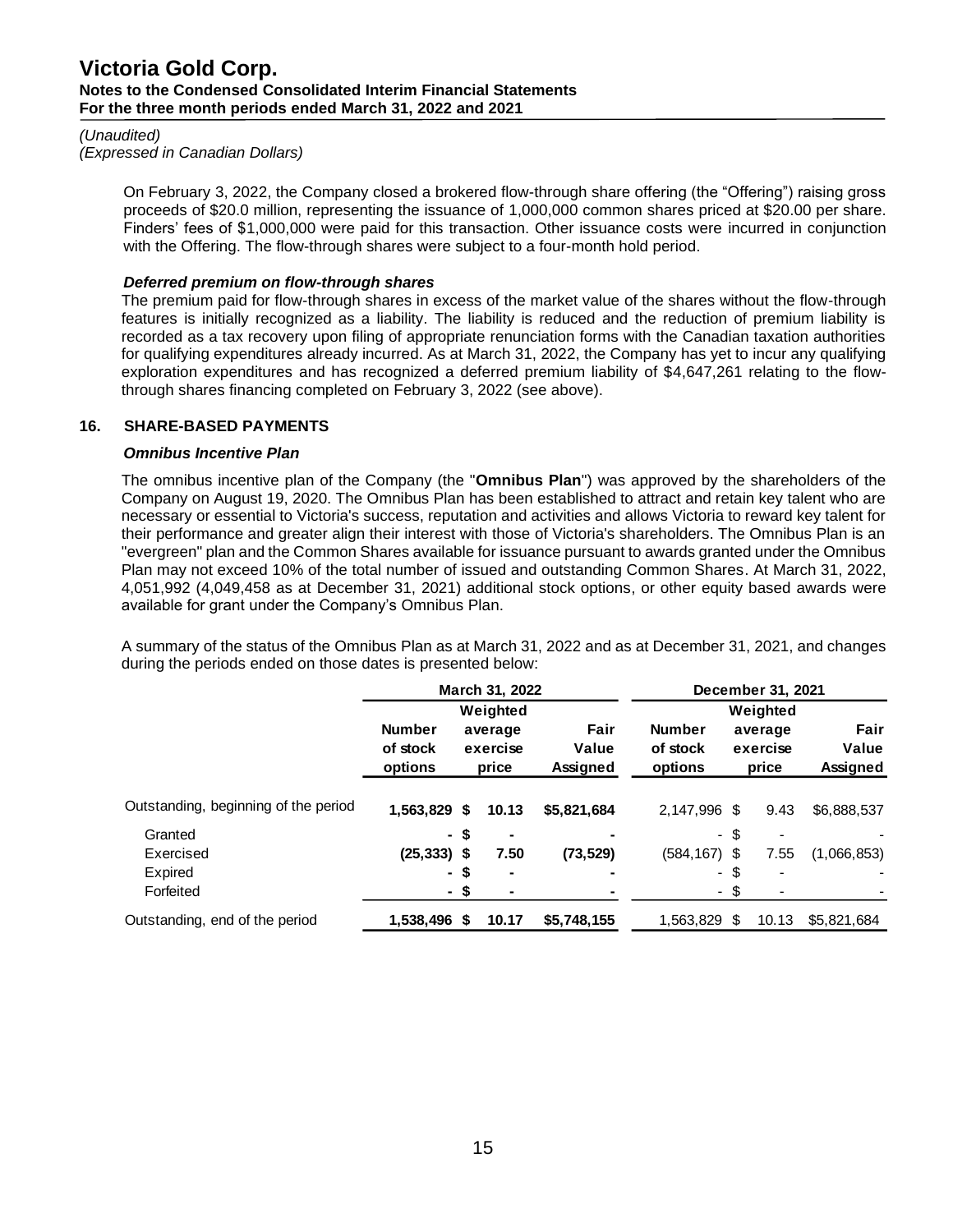#### *(Unaudited)*

*(Expressed in Canadian Dollars)*

As at March 31, 2022, the Company had stock options issued to directors, officers, employees and contractors of the Company outstanding as follows:

| Date of grant     | Number of<br>options<br>outstanding | Number of<br>options<br>exercisable |      | <b>Exercise</b><br>price | <b>Expiry date</b> |
|-------------------|-------------------------------------|-------------------------------------|------|--------------------------|--------------------|
|                   |                                     |                                     |      |                          |                    |
| January 25, 2019  | 284,001                             | 284.001                             | - \$ | 7.50                     | January 25, 2022 * |
| December 9, 2019  | 409.995                             | 409.995                             | -S   | 8.05                     | December 9, 2022   |
| December 14, 2020 | 844,500                             | 844,500                             | - \$ | 12.10                    | December 14, 2023  |
|                   | 1,538,496                           | 1,538,496                           |      |                          |                    |

\* The expiry of this tranche of options was extended as the Company was on blackout at expiry. These options have since been exercised subsequent to date of these statements.

The fair value of each option is accounted for in the consolidated statements of income and comprehensive income or capitalized to exploration and evaluation assets over the vesting period of the options, and the related credit is included in contributed surplus.

For purposes of the options granted, the fair value of each option was estimated on the date of grant using the Black-Scholes option pricing model, with the certain assumptions and a forfeiture rate of 9.4%.

As at March 31, 2022, the Company had restricted share units and deferred share units held by directors, officers and employees of the Company outstanding as follows:

|                                      | March 31, 2022                        |                 |  |  |  |
|--------------------------------------|---------------------------------------|-----------------|--|--|--|
|                                      | Restricted<br>share units share units | <b>Deferred</b> |  |  |  |
| Outstanding, beginning of the period |                                       |                 |  |  |  |
| Granted                              | 212,000                               | 56,000          |  |  |  |
| Exercised                            |                                       |                 |  |  |  |
| Expired                              |                                       |                 |  |  |  |
| Forfeited                            |                                       |                 |  |  |  |
| Outstanding, end of the period       | 212,000                               | 56,000          |  |  |  |

### *Restricted share units*

During the quarter ended March 31, 2022, the Company granted 212,000 restricted share units ("RSU"). The RSUs were granted to eligible employees and vest one-third per year over three years from date of grant. Each RSU entitles the recipient to a payment in shares upon vesting unless the recipient elects to be paid in cash. The payment in cash is based on the market value of one common share at the end of the vesting period. Total sharebased compensation expense related to RSUs for the period was \$123,546 and \$2,984 was capitalized.

### *Deferred share units*

During the quarter ended March 31, 2022, the Company granted 56,000 deferred share units ("DSU") to directors of the Company. The DSUs do not vest until the end of service as a director of the Company. Each vested DSU entitles the recipient to a payment either in shares or in cash at the option of the Company. The fair value of the DSUs were estimated as of the date of issuance using the Black-Scholes option pricing model with the following assumptions: a risk-free annual interest rate of 1.6%, an expected life of 3 years, an expected volatility of 56% and a dividend yield rate of nil. Total share-based compensation expense related to DSUs for the period was Number of Warber of Warber of Warber of Warber of Warber of Number of Number of Number of Number of Number of Number of Number of Number of Number of Number of Number of Number of Number of Number of Number of Number of Nu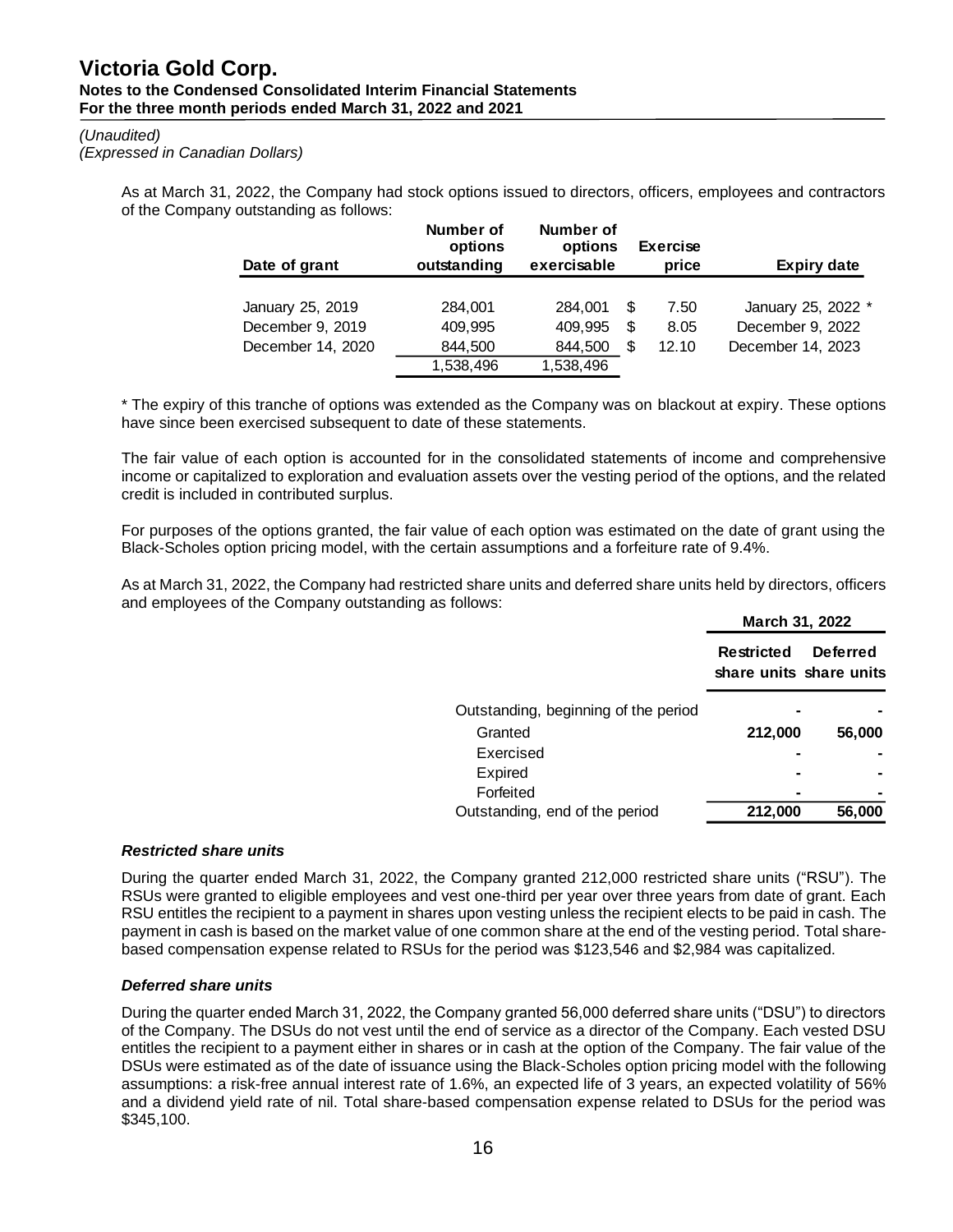#### *(Unaudited)*

*(Expressed in Canadian Dollars)*

### *Warrants*

The following table summarizes information regarding changes in the Company's warrants outstanding:

|                                      | March 31, 2022        |                          |                                          |               | December 31, 2021     |    |                                          |               |  |
|--------------------------------------|-----------------------|--------------------------|------------------------------------------|---------------|-----------------------|----|------------------------------------------|---------------|--|
|                                      | Number of<br>Warrants |                          | Weighted<br>average<br>exercise<br>price | Fair<br>Value | Number of<br>Warrants |    | Weighted<br>average<br>exercise<br>price | Fair<br>Value |  |
| Outstanding, beginning of the period | 1,666,667             | \$                       | 9.375                                    | \$4,359,345   | 1,666,667             | \$ | 9.375                                    | \$4,359,345   |  |
| Outstanding, end of the period       | 1,666,667             | \$                       | 9.375                                    | \$4,359,345   | 1,666,667             | S  | 9.375                                    | 4,359,345     |  |
|                                      | Number of<br>Warrants | <b>Exercise</b><br>price |                                          |               | <b>Expiry date</b>    |    |                                          |               |  |
| Issued in private placement          | 1,666,667             | \$                       | 9.375                                    |               | April 13, 2023        |    |                                          |               |  |
|                                      | 1.666.667             |                          |                                          |               |                       |    |                                          |               |  |

The fair value of the warrants expiring on April 13, 2023 were estimated as of the date of issuance using the Black-Scholes option pricing model with the following assumptions: a risk-free annual interest rate of 2.1%, an expected life of 5 years, an expected volatility of 76% and a dividend yield rate of nil.

These April 13, 2023 warrants are considered financial instruments at fair value through profit or loss. The holder of the warrants may exercise the warrants for the Company's common shares. The warrants have been classified as a financial liability instrument and are recorded at fair value at each reporting period end using a Black-Scholes model. Warrant pricing models require the input of certain assumptions including price volatility and expected life. Changes in these assumptions could affect the reported fair value of the warrants (*Note 12*).

## **17. RELATED PARTIES**

Related parties include key management personnel, Coeur Mining, Inc., the Board of Directors, close family members and enterprises which are controlled by these individuals as well as certain persons performing similar functions.

The remuneration of directors and key management of the Company for the three month periods ended March 31, 2022 and March 31, 2021 was as follows:

|                                                   | March 31.<br>2022 | March 31.<br>2021 |
|---------------------------------------------------|-------------------|-------------------|
| Salaries and other short term employment benefits | \$933.163         | \$1,232,100       |
| Share-based compensation                          | 454.919           | 900,126<br>\$.    |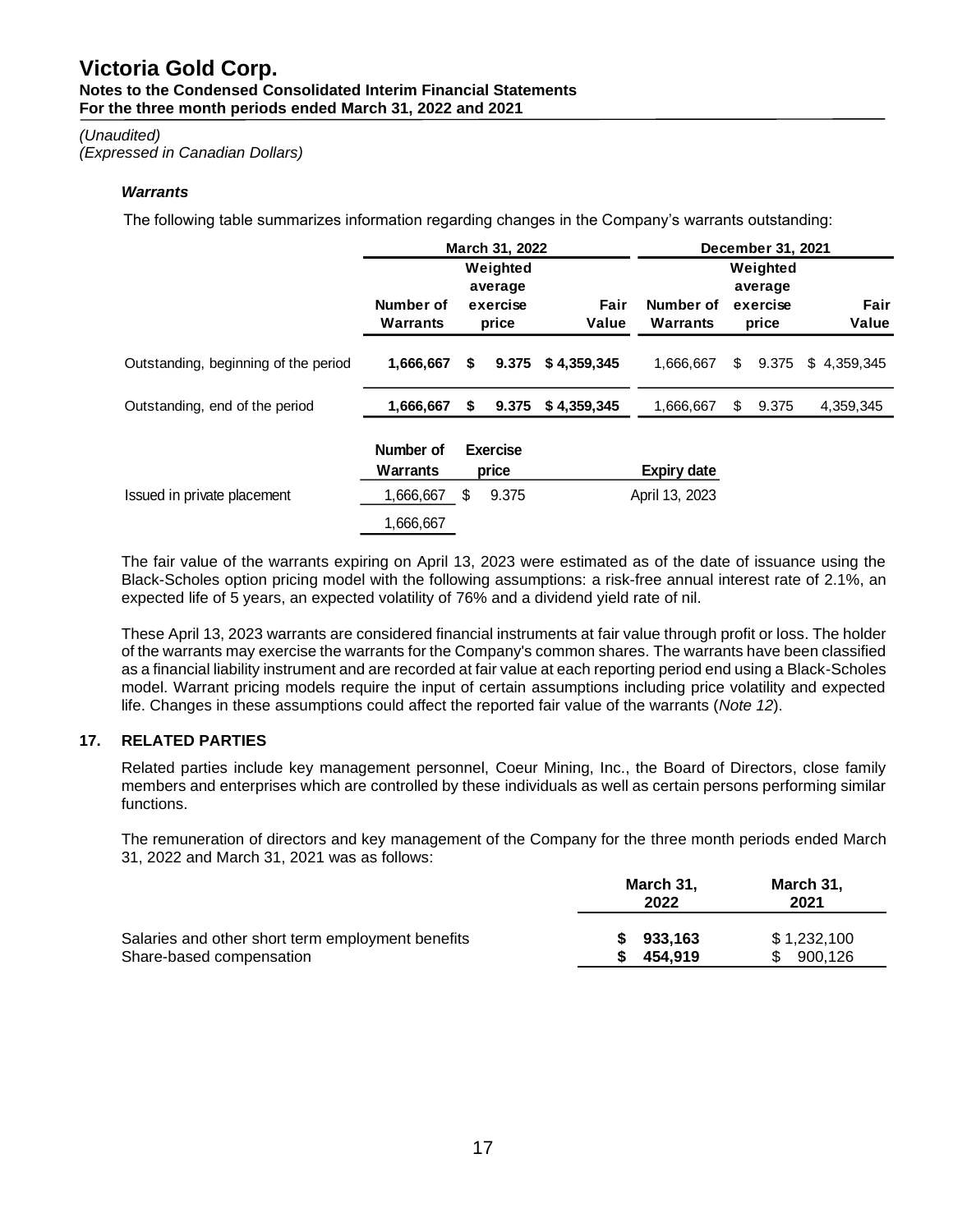#### *(Unaudited) (Expressed in Canadian Dollars)*

# **18. COST OF GOODS SOLD**

Cost of goods sold include the following components:

|                                       | Three month period ended |              |   |              |  |  |
|---------------------------------------|--------------------------|--------------|---|--------------|--|--|
|                                       |                          | March 31,    |   | March 31,    |  |  |
|                                       |                          | 2022         |   | 2021         |  |  |
|                                       |                          |              |   |              |  |  |
| Operating costs:                      |                          |              |   |              |  |  |
| Mining                                | \$                       | 19,605,505   | S | 18,539,257   |  |  |
| Processing                            |                          | 24,325,290   |   | 17.339.907   |  |  |
| Site services                         |                          | 5,333,079    |   | 5,905,399    |  |  |
| Site general and administration costs |                          | 6,526,978    |   | 5,946,102    |  |  |
| Royalty (Note 8)                      |                          | 387,220      |   | 623,521      |  |  |
| <b>Production costs</b>               |                          | 56,178,072   |   | 48,354,186   |  |  |
| Change in inventory                   |                          | (36,089,683) |   | (23,066,435) |  |  |
| Total                                 | S                        | 20.088.389   | S | 25.287.751   |  |  |

# **19. CORPORATE GENERAL AND ADMINISTRATION**

Corporate general and administration costs include the following components:

|                                         | Three month period ended |           |      |           |  |  |  |
|-----------------------------------------|--------------------------|-----------|------|-----------|--|--|--|
|                                         |                          | March 31, |      | March 31, |  |  |  |
|                                         |                          | 2022      | 2021 |           |  |  |  |
|                                         |                          |           |      |           |  |  |  |
| Salaries and benefits                   | \$                       | 1,112,537 | S    | 986,207   |  |  |  |
| Office and administrative               |                          | 601,099   |      | 365,755   |  |  |  |
| Share-based payments ( <i>Note 16</i> ) |                          | 410,454   |      | 605,753   |  |  |  |
| Marketing                               |                          | 327,129   |      | 326,370   |  |  |  |
| Professional fees                       |                          | 282,337   |      | 190,249   |  |  |  |
| Amortization                            |                          | 26,807    |      | 26,807    |  |  |  |
| Total                                   | S                        | 2,760,363 | S    | 2,501,141 |  |  |  |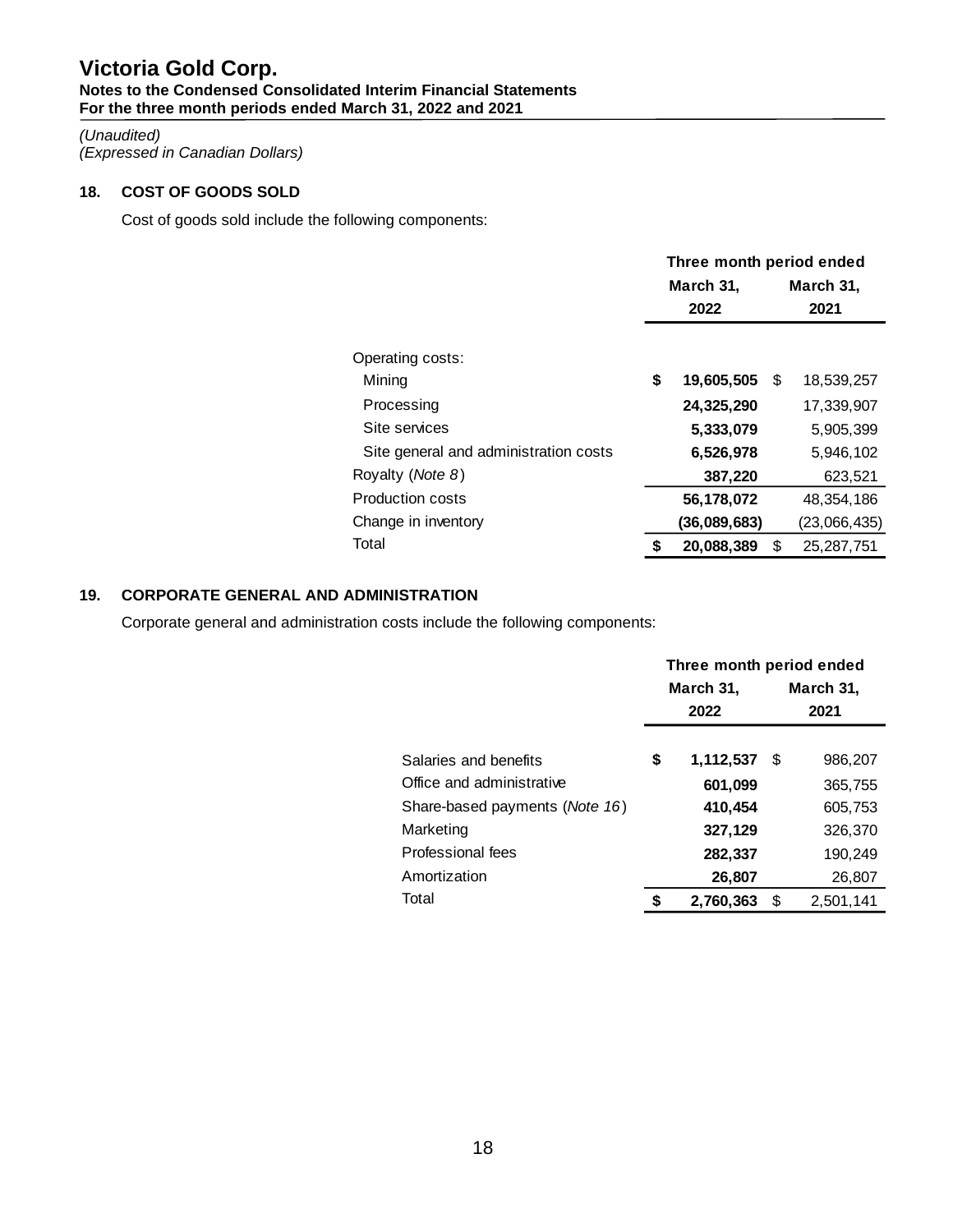# *(Unaudited)*

*(Expressed in Canadian Dollars)*

# **20. FINANCE COSTS**

Finance costs include the following components:

|                                                      | Three month period ended |           |    |           |  |  |
|------------------------------------------------------|--------------------------|-----------|----|-----------|--|--|
|                                                      |                          | March 31, |    | March 31, |  |  |
|                                                      | 2022                     |           |    | 2021      |  |  |
| Interest on debt facilities (Note 11)                | \$                       | 1,731,292 | £. | 2,636,965 |  |  |
| Amortization of deferred financing charges (Note 11) |                          | 625,011   |    | 930,297   |  |  |
| Interest and bank charges                            |                          | 1,923     |    | 6,547     |  |  |
| Interest expense on leases (Note 10)                 |                          | 34,025    |    | 43,122    |  |  |
| Accretion on reclamation provision (Note 13)         |                          | 173,371   |    | 76,662    |  |  |
| Total                                                |                          | 2,565,622 |    | 3,693,593 |  |  |

# **21. SEGMENTED INFORMATION**

The Company manages its reportable operating segments by operating mines and development projects. A breakdown of mineral properties by geographic expenditures is disclosed in *Note 7.* The results from operations of these reportable operating segments are summarized in the following tables:

|                                    |    |                   |    | <b>Dublin</b>  |                  |    | Corporate     |                   |
|------------------------------------|----|-------------------|----|----------------|------------------|----|---------------|-------------------|
|                                    |    | <b>Eagle Mine</b> |    | Gulch          | Nevada           |    | and other     | Total             |
| Three months ended March 31, 2022  |    |                   |    |                |                  |    |               |                   |
| Revenue                            | \$ | 59,453,560        | \$ |                | \$               | \$ |               | \$<br>59,453,560  |
| Cost of goods sold                 |    | 20,088,389        |    |                |                  |    |               | 20,088,389        |
| Depreciation and depletion         |    | 13,068,997        |    |                |                  |    |               | 13,068,997        |
| Mine operating earnings            |    | 26, 296, 174      |    |                |                  |    |               | 26,296,174        |
| Corporate general & administration |    | 369.682           |    |                | 181,462          |    | 2,209,219     | 2,760,363         |
| Operating earnings (loss)          | \$ | 25,926,492        | \$ | $\blacksquare$ | \$<br>(181, 462) | \$ | (2,209,219)   | \$<br>23,535,811  |
| December 31, 2021                  |    |                   |    |                |                  |    |               |                   |
| Property, plant and equipment      | \$ | 640,990,499       | \$ |                | \$               | \$ | 118,146       | \$<br>641,108,645 |
| Exploration and evaluation assets  | S  |                   | \$ | 36,890,538     | \$<br>13,216,209 |    | 1,681,996     | \$<br>51,788,742  |
| Total assets                       |    | 843,958,875       | S  | 36,890,538     | \$<br>13,216,209 | S  | 64,269,198    | 958,334,820       |
|                                    |    |                   |    | <b>Dublin</b>  |                  |    | Corporate     |                   |
|                                    |    | Eagle Mine        |    | Gulch          | Santa Fe         |    | and other     | Total             |
| Three months ended March 31, 2021  |    |                   |    |                |                  |    |               |                   |
| Revenue                            | \$ | 62,749,024        | \$ |                | \$               | \$ |               | \$<br>62,749,024  |
| Cost of goods sold                 |    | 25,287,751        |    |                |                  |    |               | 25,287,751        |
| Depreciation and depletion         |    | 12,629,524        |    |                |                  |    |               | 12,629,524        |
| Mine operating earnings            |    | 24,831,749        |    |                |                  |    |               | 24,831,749        |
| Corporate general & administration |    | 385,409           |    |                |                  |    | 2,115,732     | 2,501,141         |
| Operating earnings (loss)          | \$ | 24,446,340        | \$ |                | \$               | \$ | (2, 115, 732) | \$<br>22,330,608  |
| March 31, 2021                     |    |                   |    |                |                  |    |               |                   |
| Property, plant and equipment      | \$ | 598,357,960       | \$ |                | \$               | \$ | 225,374       | \$<br>598,583,334 |
| Exploration and evaluation assets  |    |                   | S  | 29,357,473     | 10,419,030       | \$ | 1,652,134     | \$<br>41,428,637  |
| <b>Total assets</b>                |    | 705,994,858       |    | 29,357,473     | 10,419,030       |    | 23,115,411    | 768,886,772       |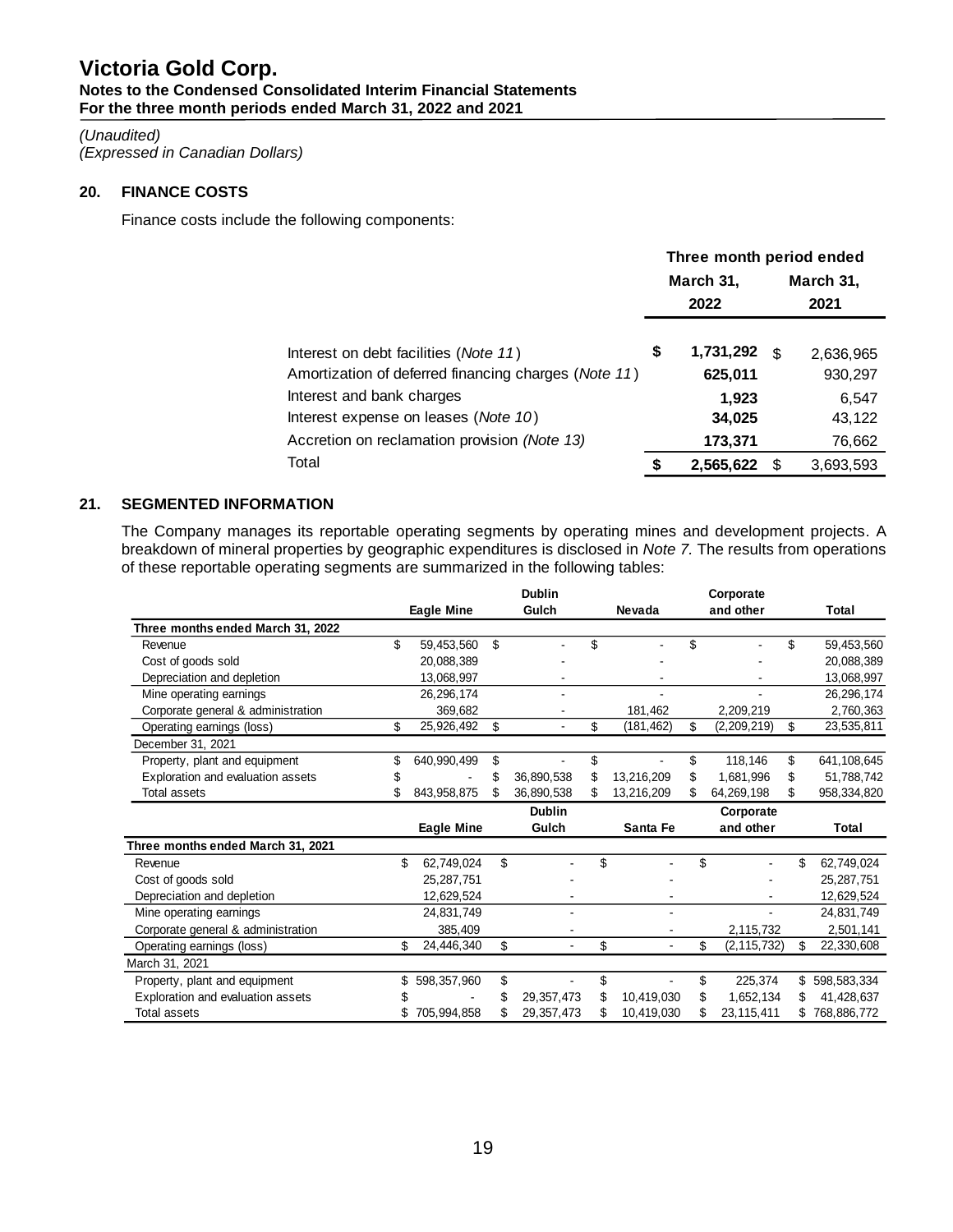*(Unaudited) (Expressed in Canadian Dollars)*

# **22. SUPPLEMENTARY CASH FLOW INFORMATION**

|                                                                                                                                         | March 31,     |      | December 31, |  |
|-----------------------------------------------------------------------------------------------------------------------------------------|---------------|------|--------------|--|
|                                                                                                                                         | 2022          |      | 2021         |  |
| Non-cash investing and financing activities:                                                                                            |               |      |              |  |
| Accounts payable and accrued liabilities relating to property, plant and<br>equipment and exploration and evaluation asset expenditures |               |      | 11.962.377   |  |
| S.                                                                                                                                      | 16,037,796 \$ |      |              |  |
| Stock-based compensation, capitalized to exploration and evaluation assets \$                                                           | $2.984$ \$    |      |              |  |
| Income taxes paid<br>S                                                                                                                  |               | - \$ |              |  |
| Interest paid                                                                                                                           | 1.728.849     | S.   | 9.275.041    |  |

Reconciliation of movements in liabilities to cash flows arising from financing activities:

|                                                                 | Long term<br>debt (Note 11) | Lease liability<br>(Note 10) | Total                |  |
|-----------------------------------------------------------------|-----------------------------|------------------------------|----------------------|--|
| Balance December 31, 2021<br>Changes from financing activities: | \$<br>206, 953, 337 \$      | 1,387,948 \$                 | 208, 341, 285        |  |
| Net proceeds from Credit Facility draws                         | 39,370,329                  |                              | 39,370,329           |  |
| Principal paid                                                  | (13, 712, 632)              | (193, 927)                   | (13,906,559)         |  |
| Interest paid                                                   | (1,694,823)                 | (34,026)                     | (1,728,849)          |  |
|                                                                 | 230,916,211                 | 1,159,995                    | 232,076,206          |  |
| Non-cash changes:                                               |                             |                              |                      |  |
| Lease additions                                                 |                             | 3,028,056                    | 3,028,056            |  |
| Interest expense                                                | 2,295,884                   | 34.025                       | 2,329,909            |  |
| Amortization of deferred financing charges                      | 625,011                     |                              | 625,011              |  |
| Foreign exchange loss (gain)                                    | (3,945,819)                 |                              | (3,945,819)          |  |
| Balance March 31, 2022                                          | 229,891,287 \$              | 4,222,076                    | 234, 113, 363<br>\$. |  |

## **23. FINANCIAL RISK MANAGEMENT**

## **(a) Fair value of financial assets and liabilities**

The book values of the cash, restricted cash, accounts receivable, accounts payable and accrued liabilities, approximate their respective fair values.

The fair values together with the carrying amounts shown in the statements of financial position are as follows: